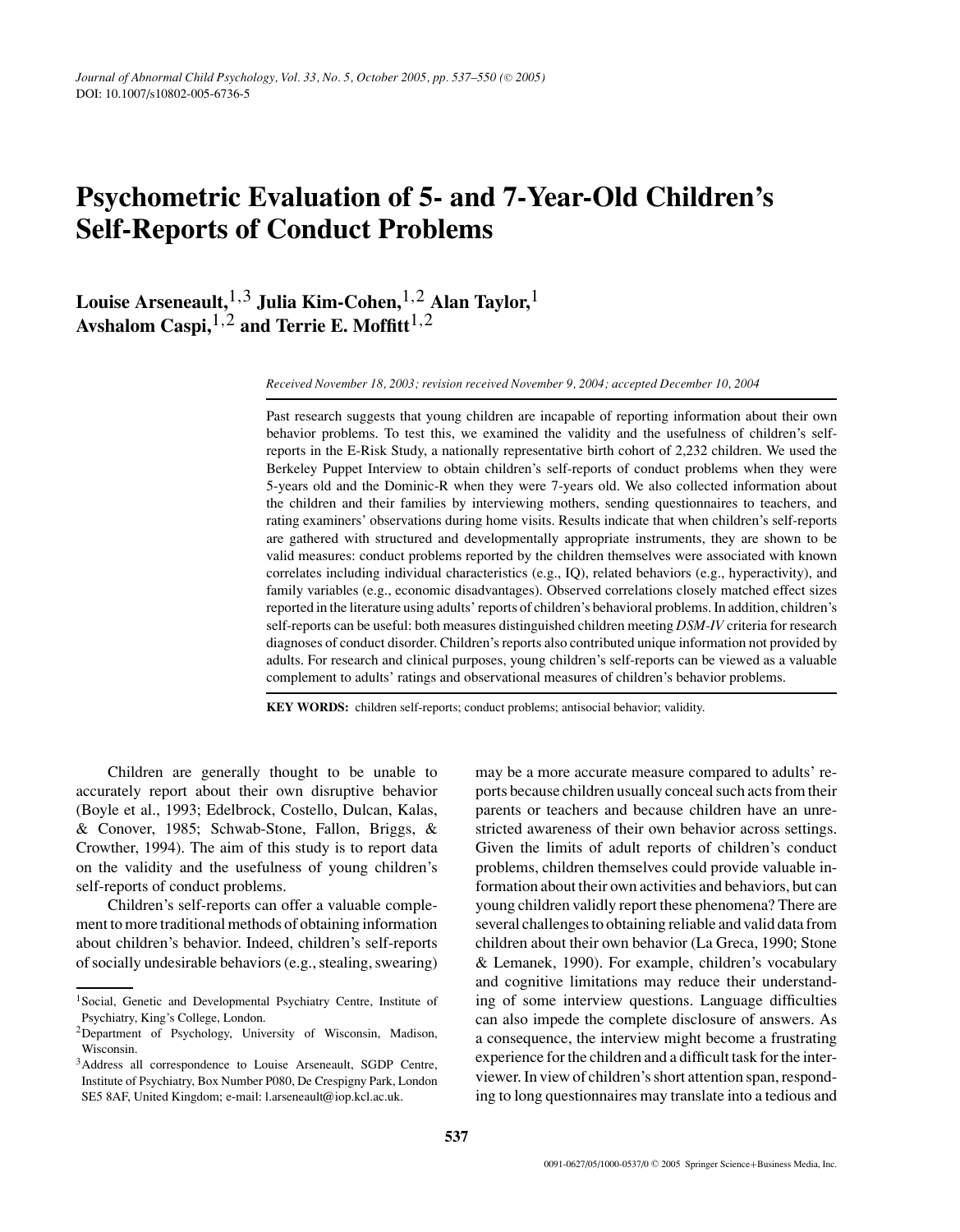boring task. Attention difficulties may also give rise to behavioral problems during the assessment. These potential problems raise concerns about young children's abilities to participate in interview formats typical of adult assessments and may explain why children have been considered as unreliable reporters about their own behavior. However, recent years have witnessed an increased recognition that children's self-reports would be valuable tools if new methodologies were developed to overcome children's limited abilities (see Warren, Oppenheim, &

Emde, 1996). Studies have shown the feasibility of collecting self-reported measures of disruptive behavior from young children using two developmentally appropriate instruments designed to assess mental health symptomatology among young children (Ablow et al., 1999; Valla, Bergeron, Bidaut-Russell, St-Georges, & Gaudet, 1997; Valla, Bergeron, & Smolla, 2000). Firstly, the Berkeley Puppet Interview (BPI) was designed to assess nine mental health components (e.g., depression, inattention, conduct problems) among 4- to 8-year-old children (Measelle, Ablow, Cowan, & Cowan, 1998). The BPI uses puppets to engage young children in a friendly, conversational interview in which children are invited to talk about themselves. Secondly, the Dominic-R (Valla, Bergeron, Bérubé, Gaudet, & St-Georges, 1994) is a structured interview that was developed to assess symptoms of the seven most prevalent *DSM-III-R* Axis-I mental disorder diagnoses (e.g., anxiety, oppositional defiant disorders, conduct problems) in children aged 6–11 years. The Dominic-R uses drawings to capture children's interest and to illustrate behaviors targeted by the interview. Although past research supports the use of these two age-appropriate instruments, the validity of children's self-reports of conduct problems has not yet been extensively evaluated in a large representative sample.

The validity of any given measure is established by examining the pattern of associations between the measure and a set of theoretically related constructs (Flanery, 1990; Westen & Rosenthal, 2003). Current theories and a large body of supportive empirical findings indicate several correlates and features of children's conduct problems (Lahey, Moffitt, & Caspi, 2003). In general, children's disruptive behaviors are positively associated with risk indicators such as socioeconomic disadvantage, harsh discipline, and other behavioral problems. Disruptive behaviors are also negatively associated with resilience factors such as high IQ. The overall magnitude of the associations between adults' ratings of children's conduct problems and their correlates are, in general, moderate. If young children's self-reports of conduct problems are valid, we should observe similar patterns of associations.

In addition to being valid, a measure has to be useful—that is, provide valuable and unique information for clinical and research purposes. For clinicians assessing children's symptomatology, a useful measure of young children's conduct problems should distinguish children with and without a diagnosis of conduct disorder (Keenan & Wakschlag, 2002; Kim-Cohen et al., 2005). For researchers gathering information mainly from adults, a useful measure of children's conduct problems should carry unique information not reported by any other informants.

This article reports on two studies of the validity and the usefulness of young children's self-reports of conduct problems. In Study 1, we examined self-reports of conduct problems when children were 5-years old using the Berkeley Puppet Interview, and in Study 2, when children were 7-years old using the Dominic-R. We examined the validity of each measure by reporting associations between children's self-reported conduct problems and several correlates. We examined the usefulness of each measure by comparing children with and without a research diagnosis of conduct disorder on the two self-report measures and by testing the unique additional contribution of children's self-reports to the prediction of adults' reports of children's conduct problems, over and above information provided by other adult raters.

#### **METHOD**

#### **The E-Risk Study Sample**

Participants are members of the Environmental Risk (E-Risk) Longitudinal Twin Study, which investigates how genetic and environmental factors shape children's development. The study follows an epidemiological sample of families with young twins who were interviewed in the home when the twins were age 5 and 7 years. The E-Risk sampling frame was two consecutive birth cohorts (1994 and 1995) in a birth register of twins born in England and Wales (Trouton, Spinath, & Plomin, 2002). Of the 15,906 twin pairs born in these 2 years, 71% joined the register.

The E-Risk Study sought a sample size of 1,100 families to allow for attrition in future years of the longitudinal study while retaining statistical power. An initial list of families who had same-sex twins was drawn from the register to target for home visits, with a 10% oversample to allow for nonparticipation. The probability sample was drawn using a high-risk stratification sampling frame. High risk families were those in which the mother had her first birth when she was 20 years of age or younger. We used this sampling (1) to replace high risk families who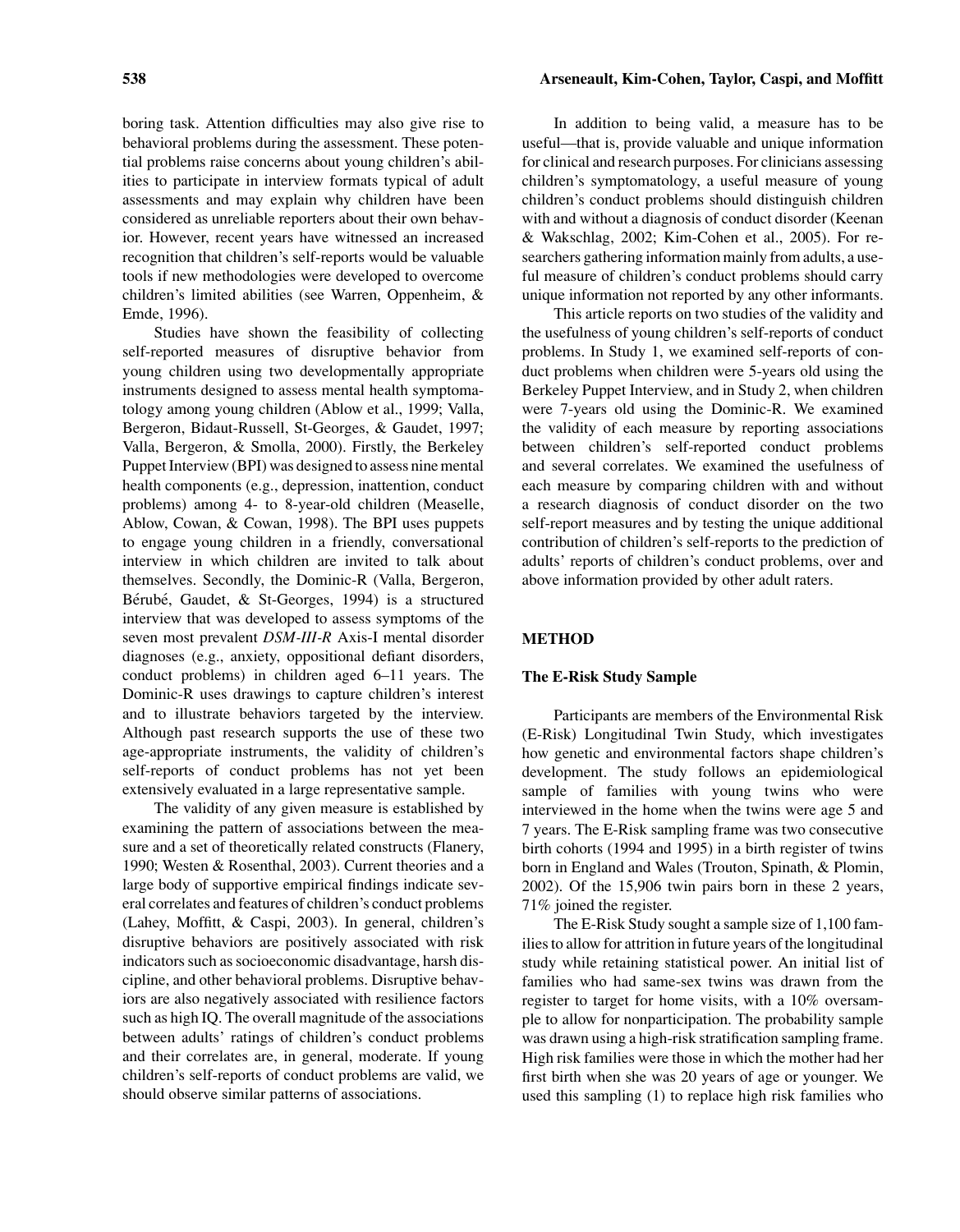#### **Psychometric Evaluation of 5- and 7-Year-Old 539**

were selectively lost to the register via nonresponse and (2) to ensure sufficient base rates of problem behavior given the low base rates expected for 5-year-old children. Age at first childbearing was used as the risk-stratification variable because it was recorded for virtually all families in the register, it is relatively free of measurement error, and early childbearing is a known risk factor for children's problem behaviors (Maynard, 1997; Moffitt & E-Risk Study Team, 2002). The sampling strategy resulted in a final sample in which two-thirds of Study mothers accurately represent all mothers in the general population (aged 15–48) in England and Wales in 1994–95 (estimates derived from the General Household Survey; Bennett, Jarvis, Rowlands, Singleton, & Haselden, 1996). The other one-third of Study mothers (younger only) constitute a 160% oversample of mothers who were at high risk based on their young age at first birth (15–20 years). To provide unbiased statistical estimates that can be generalized to the population of British families with children born in the 1990s, the data reported in this article were corrected with weighting to represent the proportion of young mothers in that population.

Of the 1,203 families from the initial list who were eligible for inclusion, 1,116 (93%) participated in homevisit assessments when the twins were age 5 years forming the base sample for the study: 4% of families refused, and 3% were lost to tracing or could not be reached after many attempts. In the sample overall, 90.6% of twin pairs were Caucasian, 4.1% were Asian, 1.4% were Black, and 3.9% were mixed race or "other;" 82% of the mothers were currently living with the biological fathers of the twins. With parent's permission, questionnaires were posted to the children's teachers, and teachers returned questionnaires for 94% of cohort children. After complete description of the study to the participants, written informed consent was obtained from mothers. This first visit will be referred to as the age-5 assessment.

A follow-up home visit was conducted 18 months after the age-5 assessment when the twins were 6.5-years old on average (range 6.0–7.0 years). Follow-up data were collected for 98% of the 1,116 E-Risk Study families. At this follow-up, teacher questionnaires were obtained for 91% of the 2,232 E-Risk Study twins (93% of those taking part in the follow-up). This follow-up will be referred to as the age-7 assessment.

#### **Measures**

#### *Self-Reports of Conduct Problems at Ages 5 and 7 Years*

We used the Berkeley Puppet Interview (BPI; Measelle et al., 1998) to obtain self-reports from the children about their own disruptive behavior at age 5 years. In the BPI, the examiner introduces two identical fluffy animal puppets (Iggy and Ziggy) to the child, and the puppets invite the child to join them in a conversation in which they tell the child things about themselves and the child tells them about him/herself. The two puppets make opposite statements (e.g., Iggy: "I hit kids a lot"— Ziggy: "I don't hit kids") in a counterbalanced order. The puppets then ask the child to tell how he/she behaves. Children are allowed to indicate their answer verbally, or nonverbally by pointing or touching the puppet. The BPI was administered to each twin separately. Interviews were videotaped to score the children's answers later. All examiners completed a 1-week certification-training course designed by Ablow and Measelle (1999).

The children were administered 19 items covering three BPI scales that assess disruptive behavior (items are listed on Table II): Overt Aggression/Hostility, Conduct Problems, and Oppositionality. Two different coders scored each interview, with interrater reliability exceeding .90 for all coders. Every item was coded on a Likert scale ranging from 1 (*no symptom*) to 7 (*definite symptom*). Scores at both extremes of the scale were given when children amplified their answers or used superlatives (e.g., "I never hit kids"). When children endorsed the puppet's statements (e.g., "I don't hit kids") or provided nonverbal responses, coders rated these answers as less extreme with scores of 2 or 6. If the child modified his/her answer or added a condition (e.g., "I don't hit kids at school"), scores of 3 or 5 were given by the coder. A score of 4 represented rare cases where children agreed with both puppets. Scores ranged from 31 to 106 ( $M = 51.45$ ,  $SD = 13.35$ ,  $Median = 46.94$ , and the internal consistency reliability was .81. The test–retest reliability for the three subscales ranged from .52 to .69 in clinical and community samples (Ablow et al., 1999). Data for the BPI were missing for 353 children, leaving valid data for 84% of the sample children. Missing data was mainly caused by procedural effects (e.g., lack of time or lack of privacy for the interview). In a few instances, the child could not complete the interview or the examiner and/or the coder assessed that the child did not understand the task.

The use of puppets was not age-appropriate for a second behavioral assessment with our sample of 7-yearolds. Therefore, we used the Dominic-R (Valla et al., 1997), an interview using visual and auditory stimuli, to collect self-reports of conduct problems during the age-7 assessment. The interviewer first presents the child with a booklet containing drawings (visual stimuli) depicting Dominic, a gender-neutral character, in various situations. Each drawing is accompanied by a question about its specific behavioral content. The interviewer reads aloud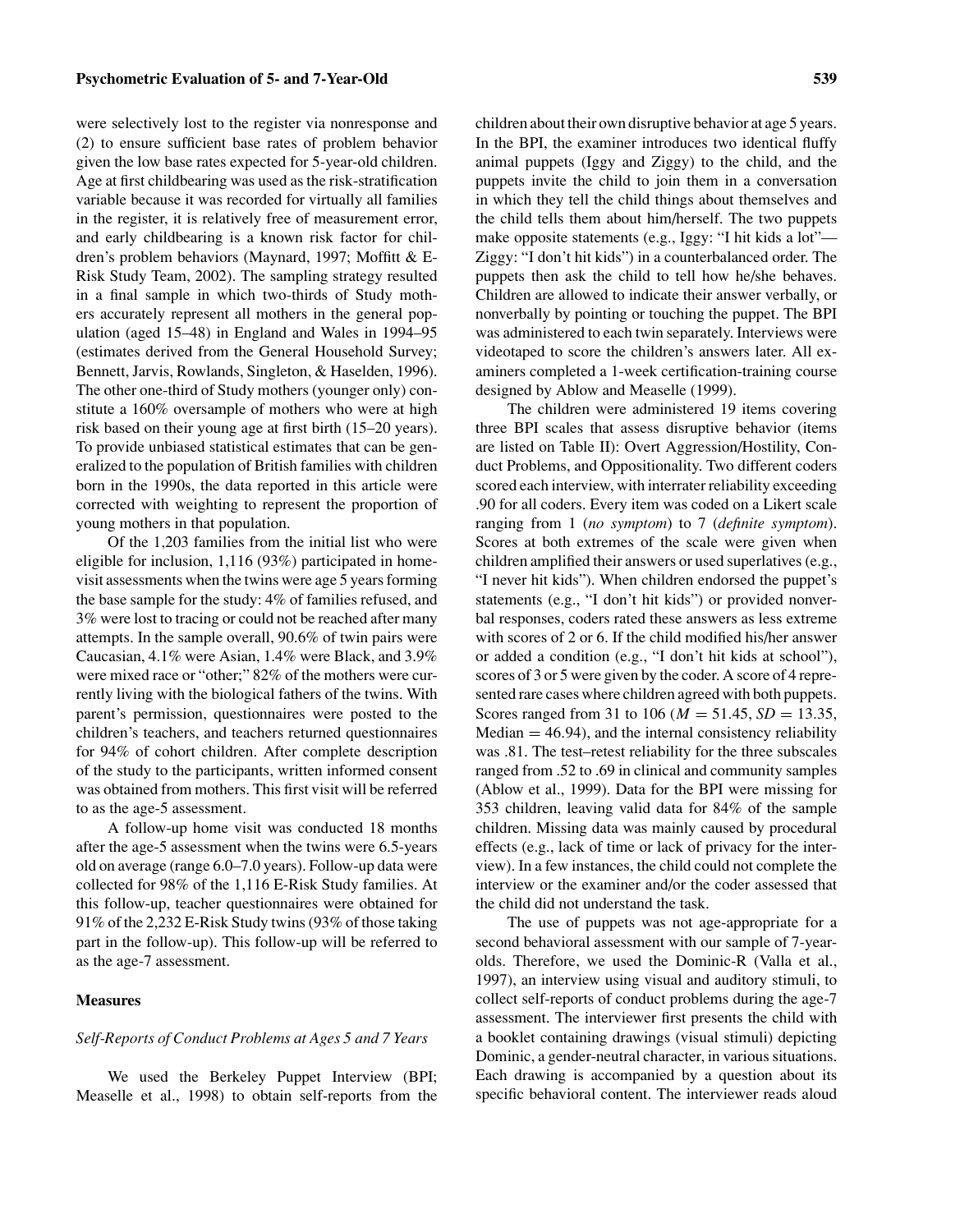questions to the child (auditory stimuli) (e.g., "Have you ever hurt people on purpose like Dominic?"). Questions are printed beneath the drawings so both the interviewer and the child can read them simultaneously. The child is then asked to tell whether he/she has behaved like Dominic in the past. The child's answers were scored  $(0 = no; 1 =$ *yes*) on a separate sheet immediately after each item. The interview was administered to each twin individually.

We asked nine items covering the Dominic-R's Conduct Disorder scale including items on physical aggression (items are listed on Table IV). The majority of children did not report any conduct problems at age 7 years (*N* = 1*,* 514, unweighted; 78.6%), 14.6% answered positively to one item  $(N = 300)$ , and the remainder reported two or more disruptive behaviors ( $N = 147, 6.8\%$ ). The test–retest reliability has already been reported to be .71 in a group of 7-year-olds (Valla et al., 1997). Data for the Dominic-R were missing for 271 children at age 7, leaving valid data for 88% of the sample children. A high proportion of missing data with the Dominic-R was due to procedural effects.

# *Mothers' and Teachers' Ratings of Conduct Problems at Ages 5 and 7 Years*

Mothers' and teachers' reports of children's disruptive behavior at ages 5 and 7 years were collected using the Achenbach family of instruments, namely the Child Behavior Checklist (CBCL; Achenbach, 1991a) for the mothers, and the Teacher's Report Form (TRF; Achenbach, 1991b) for the teachers. Mothers were given the instrument as a face to face interview and teachers responded by post. Both informants rated each item as being *not true* (0),*somewhat* or*sometimes true* (1), or *very true* or *often true* (2). The reporting period was 6 months prior to the interview. Children's disruptive behavior was assessed with 43 items from the Delinquency and Aggression scales, supplemented with items from the Diagnostic and Statistical Manual of Mental Disorders (*DSM-IV*; American Psychiatric Association, 1994) assessing conduct (e.g., "uses force to take something from another child") and oppositional defiant disorder (e.g., "spiteful, tries to get revenge"). At age 5 years, mothers' scores ranged from 0 to 72 ( $M = 15.52$ ,  $SD = 11.41$ ) and teachers' scores ranged from 0 to 74 ( $M = 5.65$ ,  $SD = 9.09$ . The internal consistency reliabilities for disruptive behavior were .92 for the mothers' reports and .94 for the teachers' reports. At age 7 years, mothers' scores ranged from 0 to 72 ( $M = 13.18$ ,  $SD = 10.62$ ) and teachers' scores ranged from 0 to 66 ( $M = 5.29$ ,  $SD = 8.68$ ). The internal consistency reliabilities were .93 for the mothers' reports and .95 for the teachers' reports.

To assess children's behavioral problems in the clinical range, we derived a research diagnosis of children's conduct disorder on the basis of mothers' and teachers' reports on 14 of 15 *DSM-IV* symptoms of conduct disorder. The "forced sexual activity" symptom was excluded as inappropriate for 5-year-olds. A child was considered to have a given symptom if either the mother or the teacher reported the symptom as being "very true or often true"  $(\text{score} = 2)$  in the past 6 months. We counted a symptom as present if there was evidence of it from either source, following evidence that this approach enhances diagnostic validity (Bird, Gould, & Staghezza, 1992; Piacentini, Cohen, & Cohen, 1992). The most frequently endorsed symptoms were "deliberately destroys others' property," "starts fights," and "uses force to take things from others." Consistent with *DSM-IV* criteria, children with three or more symptoms were assigned a research diagnosis of conduct disorder. The prevalence of children with a research diagnosis of conduct disorder in the sample was 6.6% ( $N = 189$ , unweighted). By age 7, 234 children (8.0%) met *DSM-IV* criteria for a research diagnosis of conduct disorder.

# *Examiner-Observers' Ratings of Conduct Problems at Age 5 Years*

After the home visit, interviewers rated each child on the Dunedin Behavioural Observation Scale, which includes 9 items measuring disruptive behavior (e.g., hostility, lability, roughness; Caspi, Henry, McGee, Moffitt, & Silva, 1995). Each behavior was defined in explicit terms, and the interviewer evaluated whether each characteristic was observed (0) *not at all*, (1) *somewhat*, or (2) *definitely during the home visit*. Scores ranged from 0 to 18 ( $M = 2.22$ ,  $SD = 3.46$ ). The internal consistency reliability of the examiner report of disruptive behavior was .90 and the inter-rater reliability coefficient was .70.

#### *Behavioral Observations at Age 5 Years*

The *Snap*! is a rigged competitive card game that allows for direct observations of children's disruptive behavior in a potentially threatening situation, i.e., losing to another child. The game involves matching pictures on cards and was adapted from an instrument developed by Murray and colleagues (Murray, Woolgar, Cooper, & Hipwell, 2001). The cards are rigged so that each child is exposed to a winning and a losing streak in counterbalanced order. On the final deal, both children emerge as joint winners. The game was videotaped during the home-visits and a trained researcher coded the child's

#### **540 Arseneault, Kim-Cohen, Taylor, Caspi, and Moffitt**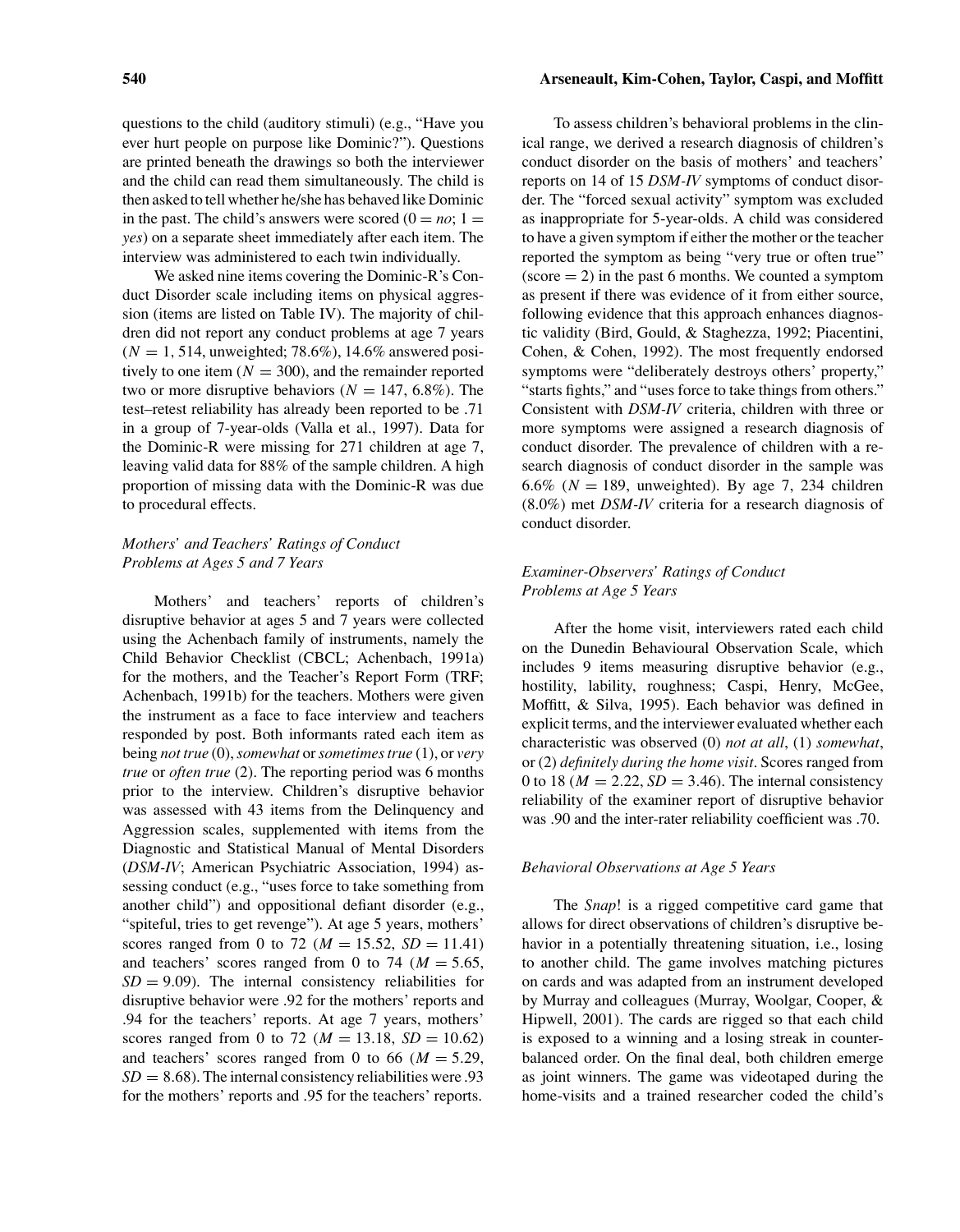#### **Psychometric Evaluation of 5- and 7-Year-Old 541**

behavior on the left-hand side before returning to code the cotwin on the right-hand side of the screen. Acts of disruption included cheating, knocking the board over, throwing the counters, swearing or other forms of verbal aggression, hitting the playmate, and storming out of the room. Ratings ranged from 1 (*child cooperative throughout the game*) to 5 (*child's disruptive behavior results in premature game termination*). The interrater reliability coefficient was .83 (Hughes et al., 2002).

# *Measures of Children's Internalizing Problems, Hyperactivity Problems, and Prosocial Behavior at Ages 5 and 7 Years*

Internalizing problems were assessed using the Child Behavior Checklist (CBCL; Achenbach, 1991a) for the mothers, and the Teacher's Report Form (TRF; Achenbach, 1991b) for the teachers. The internalizing problems total scale is the sum of items in the Withdrawn, Somatic Complaints, and Anxious/Depressed scales including items such as "cries a lot," "feels too guilty," and "worries." At age 5 years, mothers' scores ranged from 0 to 44 ( $M = 8.35$ ,  $SD = 6.68$ ). Teachers' scores ranged from 0 to 50 ( $M = 5.85$ ,  $SD = 5.76$ ). The internal consistency reliabilities of the mothers' and teachers' reports were .84 (31 items) and .85 (35 items), respectively. At age 7 years, mothers' ratings ranged from 0 to 43 ( $M = 7.32$ ,  $SD = 6.21$ ) and teachers' ratings ranged from 0 to 46  $(M = 5.79, SD = 6.01)$ . The internal consistency reliabilities were .86 for mothers' reports and .87 for teachers' reports.

Children's hyperactivity was measured with 18 items from the Rutter Child Scales (Sclare, 1997) and supplemented with items concerning inattention, impulsivity, and hyperactivity derived from the *DSM-IV* diagnostic criteria for Attention Deficit Disorder (e.g., "cannot settle to anything for more than a few moments, quickly moves from one thing to another," "fidgety or squirmy"). At age 5 years, mothers' and teachers' ratings ranged from 0 to 34 (mothers:  $M = 10.38$ ,  $SD = 7.49$ ; teachers:  $M = 5.02$ ,  $SD = 6.55$ ). The internal consistency reliabilities of the mothers' and teachers' reports were .90 and .94, respectively. At age 7 years, scores varied from 0 to 34 for both mothers and teachers (mothers:  $M = 9.27$ ,  $SD = 7.22$ ; teachers:  $M = 4.43$ ,  $SD = 6.32$ ). The internal consistency reliabilities were .91 for mothers' reports and .94 for teachers' reports.

Prosocial behavior was measured with 10 items from the Revised Rutter Scale for School-Age Children (Goodman, 1994; Sclare, 1997), including items such as "tries to be fair in games," and "considerate of other peo-

ple's feelings." At age 5 years, ratings from both mothers and teachers ranged from 0 to 20 (mothers:  $M = 16.31$ ,  $SD = 3.28$ ; teachers:  $M = 11.74$ ,  $SD = 4.86$ ). The internal consistency reliabilities of parents' and teachers' reports were .76 and .92, respectively. At age 7 years, scores varied from 0 to 20 according to mothers' ratings ( $M = 16.40$ ,  $SD = 3.32$ ), and also teachers' ratings  $(M = 12.71, SD = 4.80)$ . The internal consistency reliabilities were .80 for mothers' reports and .93 for teachers' reports.

#### *Cognitive Ability and Achievement*

At age 5 years, children's IQ was assessed with a short form of the Wechsler Preschool and Primary Scale of Intelligence-Revised (WPPSI-R; Wechsler, 1990). Using two subtests (Vocabulary and Block Design), children's IQs were computed following procedures described by Sattler (1992). IQ scores ranged from 52 to 145 and the sample mean was 97.83 (*SD* = 14*.*40).

At age 7 years, questions about children's academic achievement were included in the TRF (Achenbach, 1991b). Teachers were asked whether the child's current mathematical and English performances were (1) far below average; (2) somewhat below average; (3) average; (4) somewhat above average; or (5) far above average, compared to pupils of the same age. Scores were averaged across topics to give a global scale of school performance. Scores ranged from 1 to 5 ( $M = 3.02$ ,  $SD = .93$ ).

At age 7 years, children's reading abilities were individually tested using the Test Of Word Reading Efficiency (TOWRE; Torgesen, Wagner, & Rashotte, 1999). The TOWRE provides a quick assessment of sight word efficiency. The sight word efficiency measures the number of real printed words that can be accurately identified in 45's and provides an index of the size of the child's reading vocabulary. The children's scores were converted to agebased standard scores (with a score of  $100 =$  median). The children in this study had an average sight word efficiency score of  $105.90 (SD = 12.96)$ .

#### *Socioeconomic Disadvantage*

The socioeconomic disadvantage scale is a count of seven socioeconomic disadvantages, which were defined as follows: (1) head of household has no educational qualifications; (2) head of household is employed in an unskilled occupation or is not in the labor force; (3) total household gross annual income is less than £10,000; (4) family receives at least one government benefit, excluding disability benefit; (5) family housing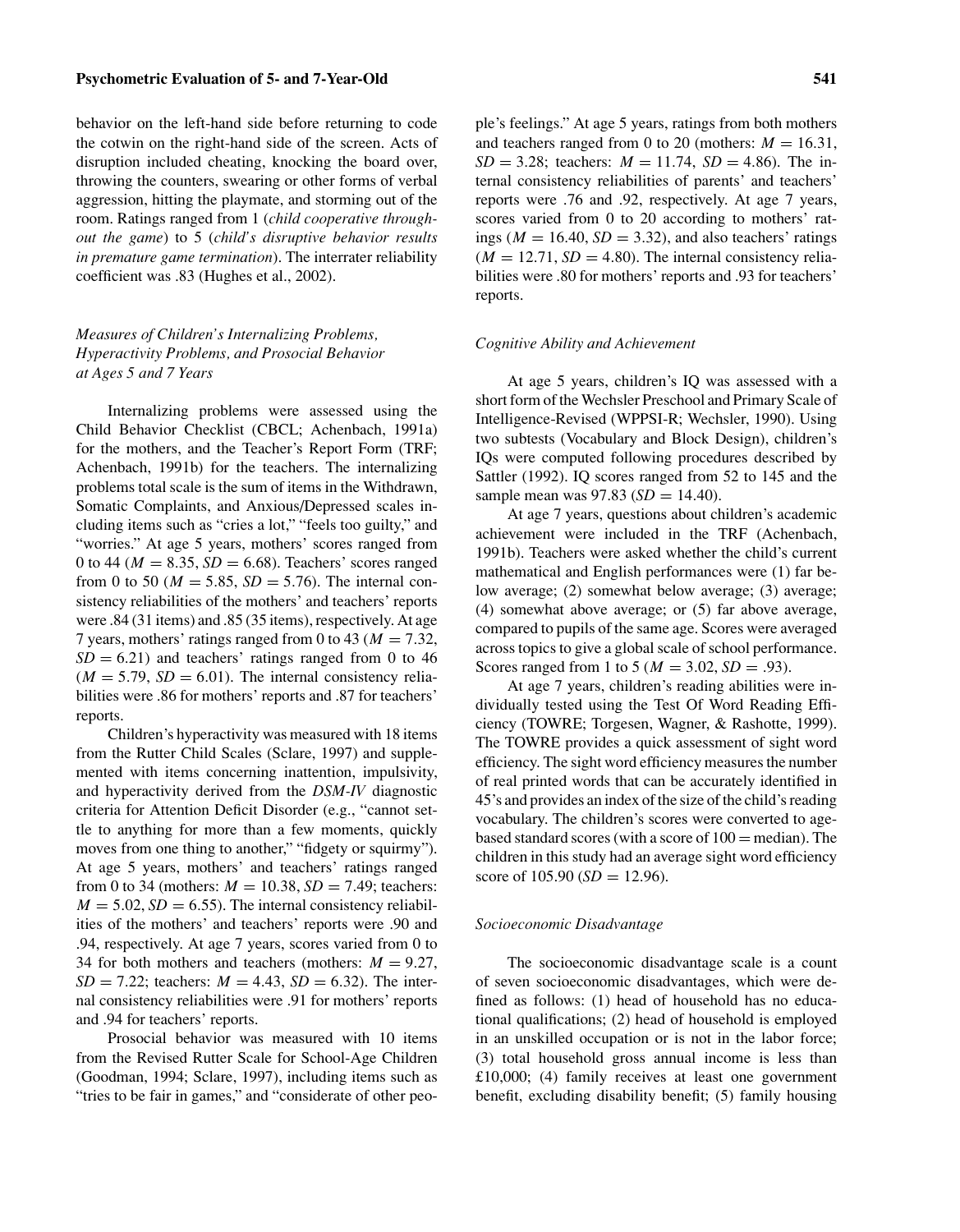#### *Parent's Antisocial Behavior*

We interviewed mothers about their own histories of antisocial behavior using the Young Adult Self Report (YASR; Achenbach, 1997), modified to obtain lifetime data. We report scores on the externalizing syndrome, which is the sum of 39 items on the scales of Delinquent Behavior and Aggressive Behavior. Mothers rated each behavior as being *not true* (0), *somewhat* or *sometimes true* (1), or *very true* or *often true* (2). Scores ranged from 0 to 60 ( $M = 11.25$ ,  $SD = 9.71$ ) and the internal consistency reliability of this scale was .90. Mothers also reported about the biological fathers' lifetime histories of antisocial behavior using the same instrument. Scores for biological fathers' antisocial behavior ranged from 0 to 88  $(M = 14.76, SD = 16.29)$  and the internal consistency reliability of this scale was .95 (44 items). A methodological study of mother–father agreement attests to the reliability of these women's reports about men's problem behaviors; mothers' reports account for more than 75% of the variance in men's self-reports on these scales (Caspi et al., 2001).

#### *Parenting Quality*

Corporal punishment was assessed separately for each twin when they were age 5 years by interviewing mothers with the standardized clinical interview protocol from the Multi-Site Child Development Project (Dodge, Bates, & Pettit, 1990; Dodge, Pettit, Bates, & Valente, 1995; Landsford et al., 2002). Mothers were asked whether they had used a variety of disciplinary practices, some of which assessed corporal punishment: "grabbing or shaking," "smacking or hitting," or engaging in "other physical discipline." A score of 1 was assigned if the mother reported that she had used a particular disciplinary practice with her child and a score of 0 was assigned if she had not. If mothers reported that they used any form of corporal punishment, they were then asked how often in the past year the child was physically punished, with responses ranging from 0 (*never*) to 5 (*daily*). Mothers who did not engage in any kind of corporal punishment were assigned a score of 0 on the frequency variable. We created "variety" and "frequency" variables based on mothers' reports of corporal punishment across the children's first 5 years. The variety and frequency scores across the child's first 5 years were highly correlated ( $r = .65$ ,  $p \le .001$ ). A corporal punishment composite variable was created by standardizing and summing the variety and frequency scores. Scores ranged from  $-3.29$  to 7.33 (*M* =  $.03$ , *SD* = 1.78). 87% of children had experienced corporal punishment at least once in their first 5 years.

Maternal expressed emotion was assessed as part of a 5 min speech sample to elicit expressed emotion during the home visit at age 5 years. Trained interviewers asked the mother to describe each of their children ("For the next 5 min, I would like you to describe [child] to me, what is [child] like?"). The mother was encouraged to talk freely with few interruptions. For this study, we examined 2 variables: negativity (mothers making disparaging remarks and finding fault with the child; resentment and hostility towards the child) and warmth (definite and clear-cut tonal warmth, enthusiasm, interest in, and enjoyment of the child). All interviews were audiotaped with the mother's consent. Two trained raters coded the audiotapes according to developmentally appropriate guidelines for scoring expressed emotion with preschool children (Caspi et al., 2004). A six-point rating scale refers to the degree of negativism and warmth expressed in the interview about the child. Negativity scores ranged from 0 to 5 ( $M = 1.46$ ,  $SD = .93$ ) and warmth scores from 0 to 5 ( $M = 3.36$ ,  $SD = .98$ ). The interrater agreement rate was  $.84$  for the negativity scale and .90 for the warmth scale.

On completion of the home visit when the children were age 7 years, interviewers completed a questionnaire asking about various aspects of the family's life such as the physical (e.g., safe, clean and conducive to health development), cognitive (e.g., growth-fostering materials), and emotional (e.g., chaos, affection) climate in the home. This questionnaire was based on the Home Observation for Measurement of the Environment (HOME; Caldwell & Bradley, 1984) and the University of Washington Parenting Clinic (Webster-Stratton, 1998). Interviewers were trained to observe family interactions and the quality of the home environment. The response format was a 3 point scale: *no* (0), *a little/somewhat* (1), *yes* (2). Chaos in the house was measured with three items such as "Is the house chaotic or overly noisy?" Scores ranged from 0 to  $6 (M = 1.09, SD = 1.41)$ . Negative parenting was measured with 7 items such as "Was the parent controlling?" and "Was the parenting erratic, inconsistent or haphazard?" Scores ranged from 0 to 14 ( $M = .79$ ,  $SD = 1.73$ ).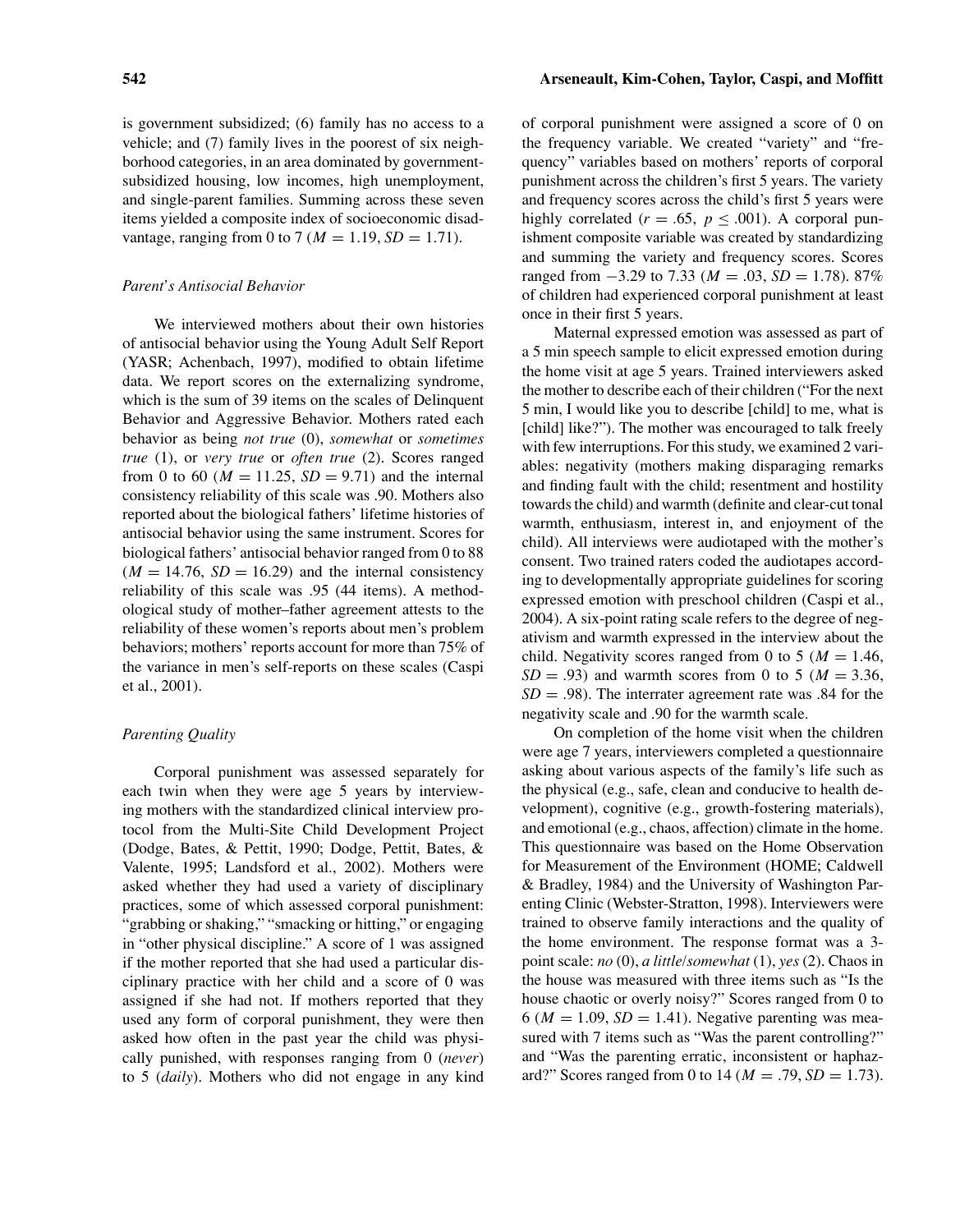#### **Psychometric Evaluation of 5- and 7-Year-Old 543**

Neglect was measured with 6 items such as "Is the twin well nourished?" Scores ranged from 0 to 12 ( $M = .73$ ,  $SD = 1.51$ . The internal consistency reliabilities for these scales were .53, .78, and .74 respectively. The interrater reliability coefficients were .86, .92, and .78 respectively.

#### *Mothers' Experience of Domestic Violence*

Adult domestic violence was assessed by inquiring about 12 acts of physical violence, including all nine items from the Conflict Tactics Scale Form R (Straus, 1990), plus three additional items describing other physically abusive behaviors such as "pushed/grabbed/shoved," "thrown bodily," and "threatened with knife/gun." Mothers were asked about their own violence toward any partner and about any partners' violence toward them during the last 5 years since the twins' birth, responding *not true* (0) or *true* (2). Another response option, *somewhat true* (1), was available for mothers who felt uncertain about their responses, but it was virtually unused by the mothers. Scores were summed  $(range = 0-40, M = 2.76, SD = 5.67)$ . The internal consistency reliability of the physical abuse scale was .89. Additional methodological research shows that interpartner agreement for this measure is very high (latent correlation  $= 0.77$ ; Moffitt et al., 1997).

#### **Statistical Methods**

We measured associations between children's selfreported conduct problems and their correlates by using Pearson correlations for BPI data. For Dominic-R data, we analyzed a series of planned comparisons using sets of contrast codes (Rosenthal & Rosnow, 1985). Statistical analyses of data were complicated by the fact that our twin study contained two children from each family, leading to nonindependent observations. As such, we analyzed data using standard regression techniques, but with tests based on the sandwich or Huber/White variance estimator (Rogers, 1993; Williams, 2000), a method available in STATA 8.0 (StataCorp, 2003). This technique adjusts estimated standard errors to account for the dependence in the data.

We evaluated group differences between children with and without a research diagnosis of conduct disorder on items from the self-reported instruments using *t*-tests (for BPI items ranging on a continuous scale) and odd ratios (for the dichotomous Dominic-R items). We calculated the effect sizes of the obtained group differences,

using the formula:

$$
d = (M_1 - M_0)/sd
$$

where  $M_1$  is the mean for the sample of children with a conduct disorder research diagnosis, and  $M_0$  is the mean for the sample of children without a research diagnosis of conduct disorder, and *SD* is the standard deviation taken over the whole sample. For dichotomous variables, we estimated the standardized mean difference statistic (*d*) by taking the product of the log odds ratio and (sqrt)3*/p* (Haddock, Rinkdskopf, & Shadish, 1998).

We assessed the additional value of children's reports about their own behavior, for Study 1, by conducting longitudinal regression analyses predicting teachers' reports of children's conduct problems at age 7 with BPI data collected at age 5 years, over and above mothers' and teachers' reports of children's conduct problems at age 5. We chose teachers' reports as the outcome measure, as opposed to mothers' reports, because teachers changed across assessments and this eliminates the possibility that shared-method variance underestimates the contribution of other informants. For Study 2, we conducted two separate regression analyses with concurrent measures, one predicting teachers' reports at age 7 with Dominic-R data collected at age 7 years, over and above mothers' reports at age 7, and one predicting mothers' reports at age 7 with self-reports over and above teachers' reports at age 7.

## **RESULTS**

# **Study 1—The Berkeley Puppet Interview at Age-5 Years**

Children's self-reported conduct problems were associated in the expected directions with known correlates of disruptive behavior (Table I). Children's self-reports were significantly associated with ratings from three different adult informants of children's conduct problems, and also an observational measure of children's behavior. BPI scores were correlated with gender, IQ, and social disadvantage. Children's self-reports of conduct problems did not correlate with either mothers' or teachers' reports of internalizing problems, but they did correlate with mothers' and teachers' ratings of hyperactivity and prosocial behavior. Children's reports of their own disruptive behavior were also correlated with mothers' and fathers' antisocial behavior, parenting quality, and domestic violence assessed at age 5 years.

Children with a research diagnosis of conduct disorder were more likely than nondiagnosed children to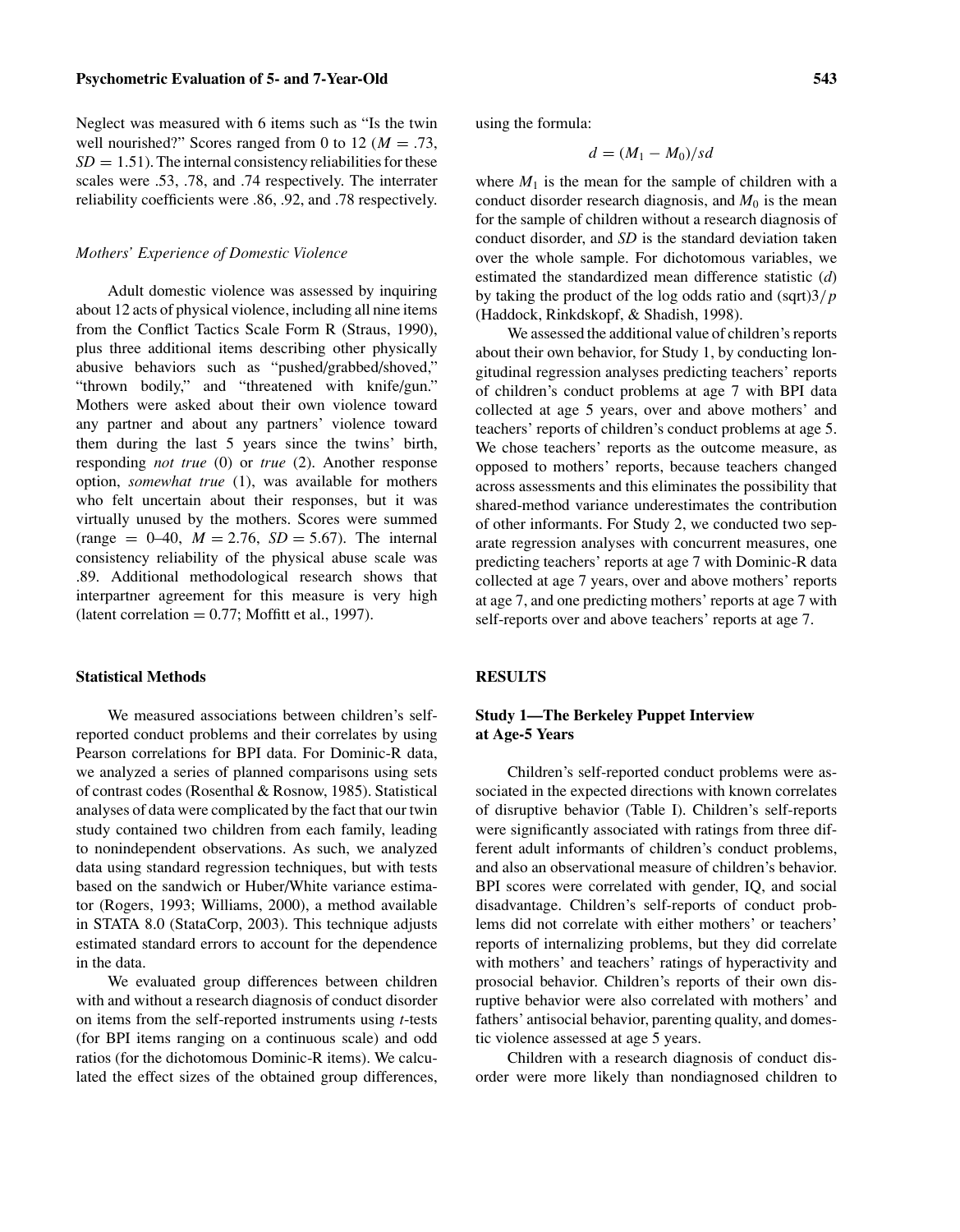|                                                        | Age-5 children's self-report |                     |  |
|--------------------------------------------------------|------------------------------|---------------------|--|
| Correlates                                             | r                            | $(95\% \text{ CI})$ |  |
| Independent informants about conduct problems at age 5 |                              |                     |  |
| Mothers ( $N = 1,877$ )                                | $.19**$                      | (.15, .23)          |  |
| Teachers ( $N = 1,763$ )                               | $.21**$                      | (.17, .26)          |  |
| Examiner-observers $(N = 1,877)$                       | $.20**$                      | (.16, .25)          |  |
| Behavioral observations ( $N = 1,811$ )                | $.16**$                      | (.12, .21)          |  |
| Gender                                                 |                              |                     |  |
| $0 =$ females; $1 =$ males                             | $.14**$                      | (.10, .19)          |  |
| Cognitive abilities                                    |                              |                     |  |
| Age-5 IQ ( $N = 1,875$ )                               | $-.25**$                     | $(-.29, -.20)$      |  |
| Family environment                                     |                              |                     |  |
| Age-5 social disadvantage ( $N = 1,879$ )              | $.17**$                      | (.13, .22)          |  |
| Age-5 internalizing problems                           |                              |                     |  |
| Mothers' report ( $N = 1,877$ )                        | .04                          | $(-.01, .08)$       |  |
| Teachers' report ( $N = 1,759$ )                       | $-.04$                       | $(-.08, .01)$       |  |
| Age-5 hyperactivity problems                           |                              |                     |  |
| Mothers' report ( $N = 1,877$ )                        | $.18**$                      | (.13, .22)          |  |
| Teachers' report ( $N = 1,763$ )                       | $.23**$                      | (.18, .27)          |  |
| Age-5 prosocial behavior                               |                              |                     |  |
| Mothers' report ( $N = 1,877$ )                        | $-.12**$                     | $(-.16, -.07)$      |  |
| Teachers' report $(N = 1,712)$                         | $-.17**$                     | $(-.22, -.13)$      |  |
| Parents' antisocial behavior                           |                              |                     |  |
| Mothers' antisocial behavior ( $N = 1,873$ )           | $.08**$                      | (.03, .12)          |  |
| Fathers' antisocial behavior ( $N = 1,865$ )           | $.10**$                      | (.05, .14)          |  |
| Parenting quality                                      |                              |                     |  |
| Age-5 corporal discipline ( $N = 1,862$ )              | $.06*$                       | (.01, .10)          |  |
| Age-5 EE negativism ( $N = 1,684$ )                    | $.14**$                      | (.10, .19)          |  |
| Age-5 EE warmth ( $N = 1,686$ )                        | $-.17**$                     | $(-.22, -.13)$      |  |
| Mothers' experience of domestic violence               |                              |                     |  |
| Age-5 domestic violence $(N = 1,879)$                  | $.06*$                       | (.01, .10)          |  |
|                                                        |                              |                     |  |

**Table I.** Validity Analysis of the Berkeley Puppet Interview Assessing Conduct Problems at Age 5 Years

 $* p < .05. ** p < .001.$ 

endorse nearly all items of the BPI (Table II). There were only three exceptions: "I lose my temper," "I don't do what my mummy/daddy ask me to do," "I cheat when playing a game." However, given the overall pattern of results, the mean score on the BPI total scale was significantly higher for children with conduct disorder than children without conduct disorder. Effect sizes ranged from small to medium (Cohen, 1992).

Age-5 self-reported conduct problems predicted children's disruptive behavior two years later when the children were age 7 years according to both mothers'  $(r = .17, N = 1839, p < .001, 95\%$  confidence intervals  $=$  .12, .21) and teachers' ratings ( $r = .19$ ,  $N = 1715$ ,  $p < .001$ , 95% confidence intervals  $= .14, .23$ ). Moreover, the BPI uniquely contributed to the prediction of teachers' ratings of children's conduct problems at age 7 (standardized  $\beta = .08$ ,  $t = 3.06$ ,  $p < .002$ ), over and above mothers' reports at age 5 ( $\beta$  = *.*14,  $t$  = 4.72,  $p$  < *.*001) and teachers' reports at age 5 ( $\beta$  = *.*46, *t* = 11*.*10,  $p < .001$ ).

#### **Study 2—The Dominic-R at Age-7 Years**

Children's self-reports of conduct problems were consistent over a two year period despite the use of different instruments (Table III): mean scores on the BPI increased as positive endorsement of Dominic-R items increased from no symptom, to one symptom and to two symptoms. Agreement between informants was also found with age-7 data; both mothers' and teachers' ratings of disruptive behavior significantly increased in a dose-response fashion with higher numbers of conduct problems reported by the children themselves using the Dominic-R (Table III).

Associations with age-5 correlates of BPI conduct problems replicated when using the Dominic-R, and expected associations were also found between the Dominic-R and further measures collected during the age-7 assessment (Table III). Males were overrepresented among children who reported one or more conduct problems. Scores on the Dominic-R were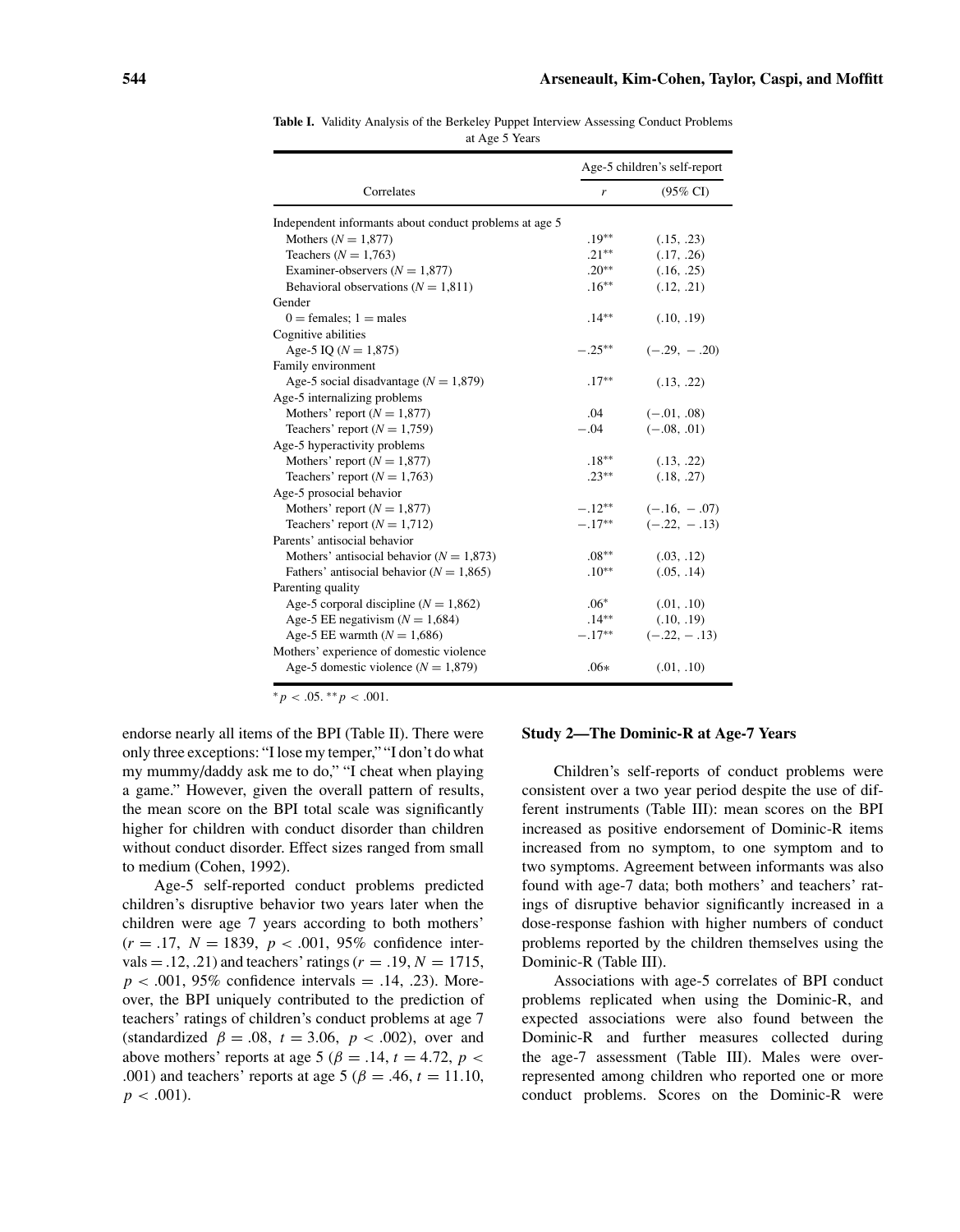| Table II. Mean Scores on Items From the Berkeley Puppet Interview (Coded on a Scale From 1 to 7) for Children With and Without a Research |  |
|-------------------------------------------------------------------------------------------------------------------------------------------|--|
| Diagnosis of Conduct Disorder (CD) at Age 5 Years                                                                                         |  |

|                                                 | Diagnosis      |                     |      |             |      |
|-------------------------------------------------|----------------|---------------------|------|-------------|------|
|                                                 | $CD (N = 146)$ | No CD $(N = 1,733)$ |      |             |      |
| <b>BPI</b> items                                | M(SD)          | M(SD)               | t    | $(df)^a$    | d    |
| I lose my temper                                | 3.5(1.9)       | 3.6(2.0)            | 0.71 | (974)       | 0.05 |
| I take things that don't belong to me           | 3.4(1.8)       | 3.0(1.7)            | 2.08 | $(970)^*$   | 0.23 |
| It's funny when a kid gets in trouble at school | 3.7(2.0)       | 2.9(1.7)            | 3.94 | $(971)$ *** | 0.43 |
| I steal                                         | 2.9(1.7)       | 2.4(1.3)            | 2.46 | $(968)^*$   | 0.33 |
| I tease other kids                              | 3.5(1.9)       | 2.8(1.6)            | 3.76 | $(971)$ *** | 0.40 |
| I tell lies                                     | 3.2(1.8)       | 2.7(1.5)            | 2.61 | $(972)$ **  | 0.30 |
| I hit kids a lot                                | 3.0(1.7)       | 2.5(1.3)            | 2.97 | $(969)$ **  | 0.33 |
| It's fun to tease other kids                    | 2.9(1.7)       | 2.5(1.3)            | 2.74 | $(972)$ **  | 0.26 |
| I like to mess up other kids' games or work     | 3.0(1.7)       | 2.6(1.4)            | 2.19 | $(967)^*$   | 0.26 |
| I'm nasty to animals                            | 2.9(1.6)       | 2.4(1.2)            | 3.13 | $(971)$ **  | 0.35 |
| I fight with other kids a lot                   | 3.1(1.8)       | 2.6(1.4)            | 3.49 | $(971)$ *** | 0.31 |
| I hit my mummy or daddy                         | 3.1(1.7)       | 2.6(1.3)            | 2.84 | $(970)$ **  | 0.33 |
| I yell at mummy or daddy                        | 3.0(1.7)       | 2.6(1.4)            | 2.27 | $(971)^*$   | 0.26 |
| I break other people's things                   | 2.7(1.5)       | 2.4(1.2)            | 2.38 | $(969)^*$   | 0.22 |
| I start fires                                   | 2.8(1.6)       | 2.4(1.2)            | 3.12 | $(969)$ **  | 0.28 |
| I don't do what mummy/daddy ask me to do        | 3.1(1.8)       | 2.9(1.6)            | 1.38 | (966)       | 0.12 |
| I don't do what my teacher asks me to do        | 3.0(1.7)       | 2.5(1.3)            | 2.74 | $(967)$ **  | 0.33 |
| I swear or say bad words                        | 3.0(1.7)       | 2.5(1.3)            | 3.07 | $(969)$ **  | 0.33 |
| I cheat when playing a game                     | 3.1(1.7)       | 2.8(1.6)            | 1.57 | (970)       | 0.18 |
| <b>BPI</b> total scale                          | 59.0 (15.6)    | 51.0(13.0)          | 5.54 | $(971)$ *** | 0.56 |

*<sup>a</sup>*Degrees-of-freedom are based on number of families rather than number of children to account for the dependence in the data due to analyzing two children in the same family (Rogers, 1993; Williams, 2000).

 $<sup>∗</sup>p < .05. <sup>∗∗</sup>p < .01. <sup>***</sup>p < .001.$ </sup>

associated with IQ measured at age 5, and also with measures of reading and school achievement collected when children were age 7 years. Social disadvantage assessed when children were age 5 years and interviewer's rating of chaos in the home during the age-7 home visit increased along with self-reported conduct problems at age 7 years. Children's self-reports of disruptive behavior were not associated with mothers' or teachers' ratings of internalizing problems, but they were associated with hyperactivity and prosocial behavior according to both mothers and teachers. Compared to children who did not report any conduct problems, children who reported conduct problems at age 7 years had parents who were more antisocial. Scores on all measures of poor parenting quality assessed at age 5 years increased with increasing numbers of disruptive behaviors reported by the children themselves at age 7 years. Interviewers' ratings of negative parenting and parents' neglect during the home visit at age 7 years increased with scores on the Dominic-R. Finally, mothers of children with conduct problems experienced more domestic violence than mothers of children who did not endorse any Dominic-R items. Associations between children's self-reports of conduct problems using the Dominic-R and their correlates

were in keeping with correlations reported in previous studies of children's behavioral problems using adults' ratings.

The clinical relevance of the self-report measure of conduct problems at age 7 years was examined by comparing rates of Dominic-R items among children with and without a research diagnosis of conduct disorder by age 7 years (Table IV). Children meeting *DSM-IV* criteria for a research diagnosis of conduct disorder endorsed all Dominic-R items in higher proportion than children without conduct problems. Children who answered positively to any Dominic-R items were between two to six times more likely to have a research diagnosis of conduct disorder by age 7 years compared to those who answered negatively. Moreover, children who said yes to two items or more were four times more likely to have conduct disorder compared to those who endorsed none.

Children's self-reports at age 7 using the Dominic-R were uniquely associated with concurrent adults' ratings of children's conduct problems. Scores on the Dominic-R were linked to teachers' ratings (standardized  $\beta = .09$ ,  $t = 3.21$ ,  $p < .001$ ), over and above mothers' reports  $(\beta = .33, t = 8.84, p < .001)$ . Similarly, scores on the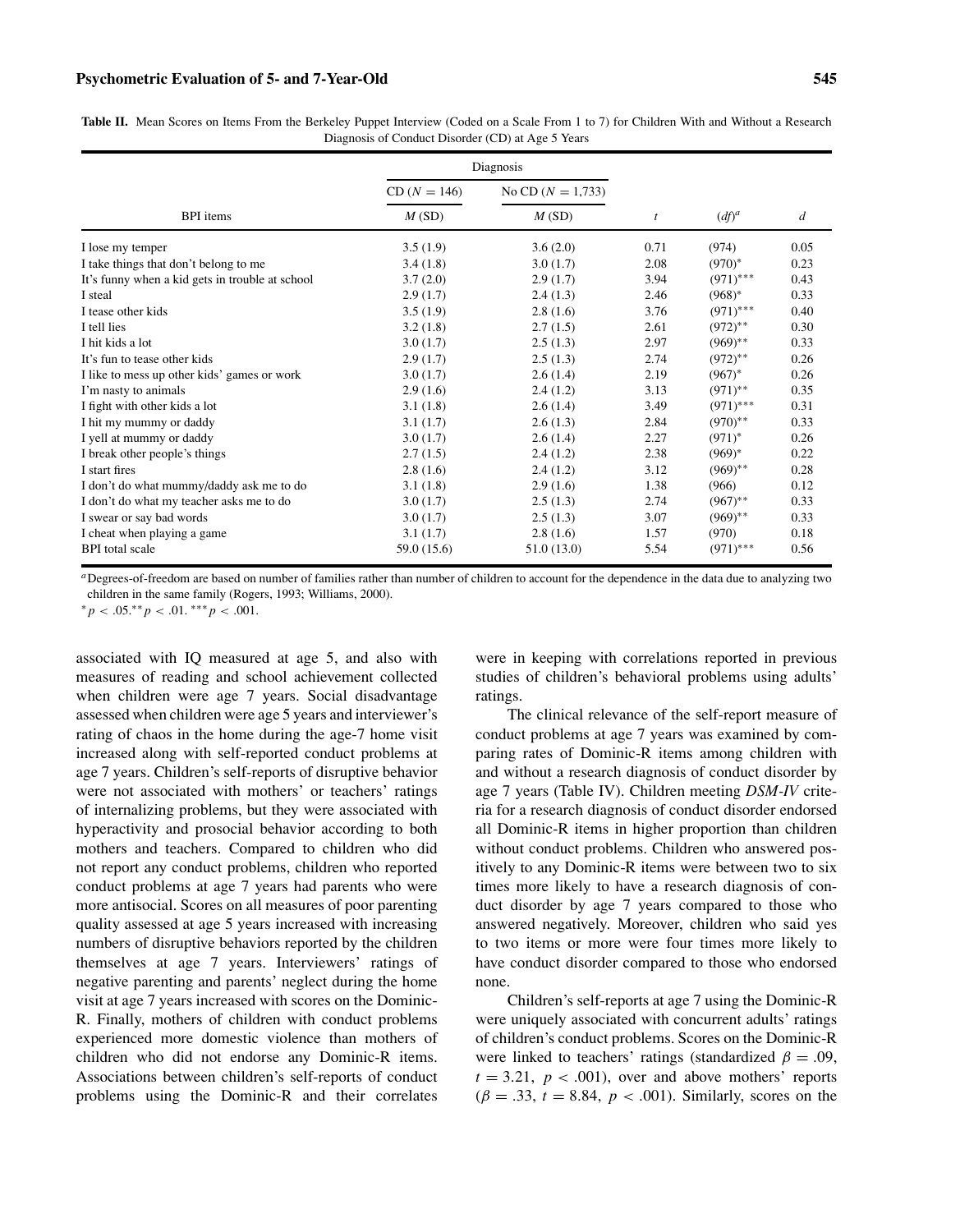|                                               | Age-7 children's self-report |                  |                |                  |                |                      |                |
|-----------------------------------------------|------------------------------|------------------|----------------|------------------|----------------|----------------------|----------------|
|                                               |                              | No symptom       |                | One symptom      |                | Two symptoms or more |                |
| Correlates                                    | M(SD)                        | $\boldsymbol{N}$ | M(SD)          | $\boldsymbol{N}$ | M(SD)          | $\boldsymbol{N}$     | $\overline{F}$ |
| Independent informants about conduct problems |                              |                  |                |                  |                |                      |                |
| Age-5 self-report                             | 50.10(12.52)                 | 1276             | 56.38(15.11)   | 256              | 58.22 (16.79)  | 122                  | $27.35**$      |
| Age-7 mothers' report                         | 11.96(9.69)                  | 1514             | 14.96(10.64)   | 300              | 19.20(12.55)   | 147                  | $20.78**$      |
| Age-7 teachers' report                        | 4.42(7.36)                   | 1405             | 6.59(9.25)     | 276              | 8.71 (11.36)   | 140                  | 12.99**        |
| Gender                                        |                              |                  |                |                  |                |                      |                |
| Males $(\%$ , N) $(\chi^2)$                   | 45.5                         | 701              | 61.8           | 177              | 70.3           | 93                   | 53.69**        |
| Cognitive abilities                           |                              |                  |                |                  |                |                      |                |
| Age-5 IO                                      | 98.84 (13.94)                | 1507             | 95.70 (14.37)  | 297              | 95.10 (15.00)  | 146                  | $7.11***$      |
| Age-7 reading score                           | 106.77(12.77)                | 1511             | 105.04 (12.57) | 299              | 102.42 (13.08) | 145                  | $6.62**$       |
| Age-7 school achievement                      | 3.11(.90)                    | 1395             | 2.98(.98)      | 276              | 2.60(.83)      | 137                  | 18.83**        |
| Family environment                            |                              |                  |                |                  |                |                      |                |
| Age-5 social disadvantage                     | 1.08(1.64)                   | 1514             | 1.39(1.76)     | 300              | 1.52(1.98)     | 147                  | $6.32*$        |
| Age-7 chaotic home                            | .97(1.34)                    | 1507             | 1.38(1.50)     | 300              | 1.61(1.70)     | 146                  | $14.06**$      |
| Age-7 internalizing problems                  |                              |                  |                |                  |                |                      |                |
| Mothers' report                               | 7.07(6.00)                   | 1514             | 7.50(6.30)     | 300              | 7.50(5.65)     | 147                  | 0.74           |
| Teachers' report                              | 5.71(5.95)                   | 1405             | 5.79(6.27)     | 277              | 5.44(5.89)     | 141                  | 0.15           |
| Age-7 hyperactivity problems                  |                              |                  |                |                  |                |                      |                |
| Mothers' report                               | 8.52(6.76)                   | 1514             | 10.33(7.66)    | 300              | 12.55(7.97)    | 147                  | $18.05**$      |
| Teachers' report                              | 3.84(5.70)                   | 1403             | 5.16(6.63)     | 276              | 7.03(8.09)     | 141                  | $11.28**$      |
| Age-7 prosocial behavior                      |                              |                  |                |                  |                |                      |                |
| Mothers' report                               | 16.57(3.25)                  | 1514             | 16.13(3.23)    | 300              | 15.25(3.67)    | 147                  | $7.41**$       |
| Teachers' report                              | 13.09(4.72)                  | 1395             | 11.93(4.70)    | 274              | 11.15 (4.79)   | 140                  | $10.73**$      |
| Parents' antisocial behavior                  |                              |                  |                |                  |                |                      |                |
| Mothers' antisocial behavior                  | 10.60(9.21)                  | 1513             | 11.77(9.31)    | 298              | 14.57 (11.34)  | 146                  | $7.49**$       |
| Fathers' antisocial behavior                  | 13.79 (15.74)                | 1506             | 17.51 (17.54)  | 297              | 19.64 (19.76)  | 146                  | $8.59**$       |
| Parenting quality                             |                              |                  |                |                  |                |                      |                |
| Age-5 corporal discipline                     | $-.08(1.78)$                 | 1498             | .29(1.73)      | 296              | .72(1.70)      | 147                  | $13.57**$      |
| Age-5 EE negativism                           | 1.42(.90)                    | 1358             | 1.57(.93)      | 264              | 1.74(.98)      | 134                  | $8.14**$       |
| Age-5 EE warmth                               | 3.41(.94)                    | 1360             | 3.28(.97)      | 264              | 3.04(1.09)     | 134                  | $6.29**$       |
| Age-7 negative parenting                      | .64(1.48)                    | 1514             | 1.03(1.78)     | 300              | 1.78(3.05)     | 146                  | $11.40**$      |
| Age-7 neglect                                 | .62(1.34)                    | 1509             | .82(1.50)      | 299              | 1.51(2.50)     | 146                  | $6.37**$       |
| Mothers' experience of domestic violence      |                              |                  |                |                  |                |                      |                |
| Age-5 domestic violence                       | 2.51(5.48)                   | 1514             | 3.25(6.18)     | 300              | 3.88(6.51)     | 147                  | $4.58*$        |

**Table III.** Validity Analysis of the Dominic-R Assessing Conduct Problems at Age 7 Years

 $* p < .01. * p < .001.$ 

Dominic-R were associated with mothers' reports ( $\beta$  =  $.15, t = 4.89, p < .001$ , beyond information reported by the teachers ( $\beta = .32$ ,  $t = 9.49$ ,  $p < .001$ ).

#### **DISCUSSION**

We used the Berkeley Puppet Interview and the Dominic-R to test whether children as young as age 5 and 7 years can report valid and useful information about their own conduct problems. Findings showed that children's self-reports of disruptive behavior can be valid when they are gathered with structured and developmentallyappropriate instruments: the two measures were found to be associated with a set of related constructs composed of individual characteristics, children's behavior, and family

background. We also showed that children's self-reports of disruptive behavior were useful and provided valuable information: compared to children who did not meet *DSM-IV* criteria, children with a research diagnosis of conduct disorder endorsed in a higher proportion nearly all items captured by the two self-reported instruments, and the self-reported measures also contributed unique information that was not already provided by adults' ratings of children behavioral problems.

Our findings suggest that information provided by children generates similar findings as those obtained using mothers' and teachers' reports. This could be taken to indicate that children's self-reports are a valid measure, but an unnecessary one. Indeed, it can be time-consuming, tedious, and costly to get young children to report about themselves (although the Dominic-R has proven to be an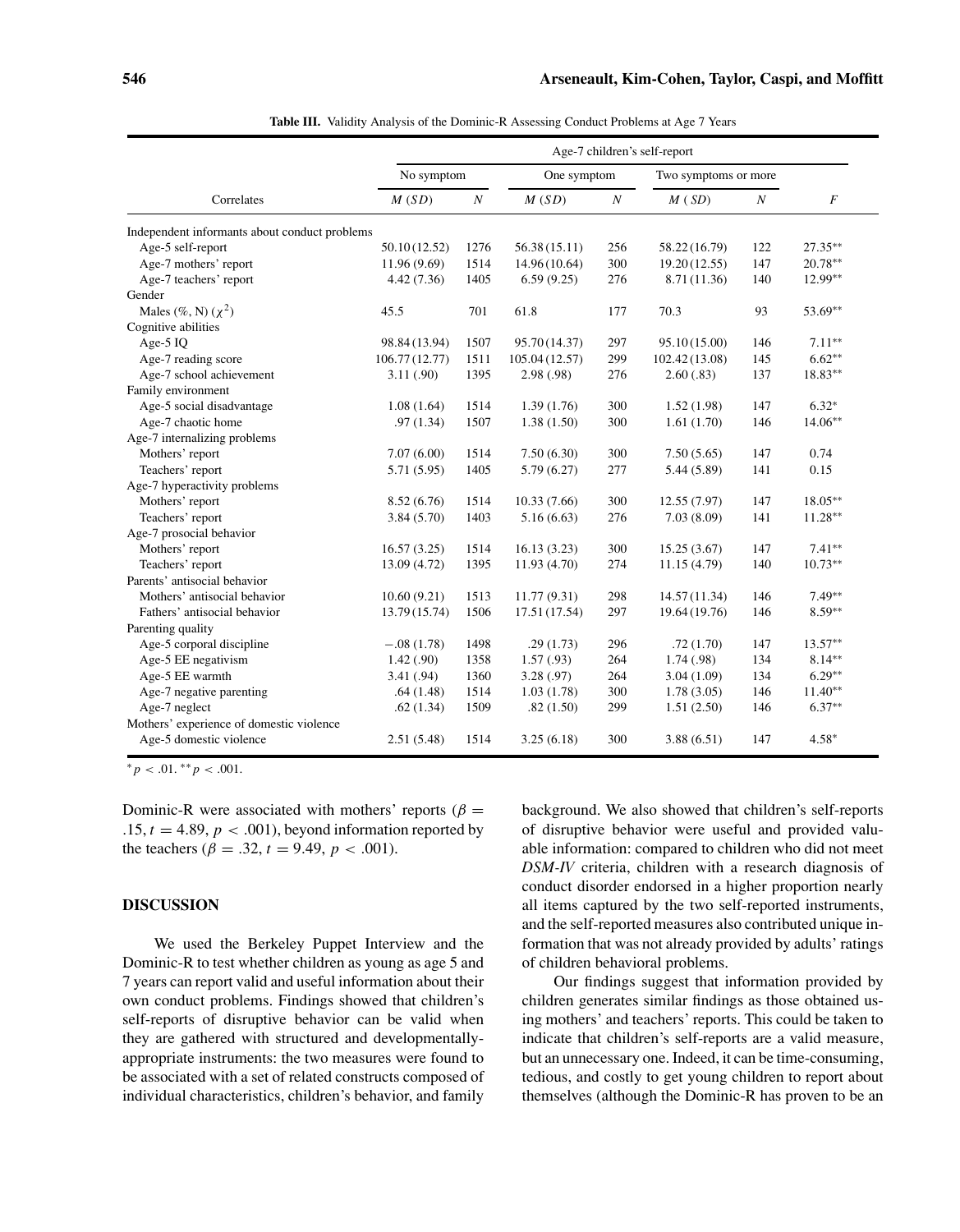| Table IV. Item Rates of the Dominic-R for Children with and Without a Research Diagnosis of Conduct Disorder (CD) by the Age of 7 Years |  |
|-----------------------------------------------------------------------------------------------------------------------------------------|--|
|-----------------------------------------------------------------------------------------------------------------------------------------|--|

|                                                                  | CD Diagnosis $(N=188)$ | No CD $(N = 1780)$ |           |                     |      |
|------------------------------------------------------------------|------------------------|--------------------|-----------|---------------------|------|
| Dominic-R items                                                  | $\%$                   | $\%$               | OR.       | $(95\% \text{ CI})$ | d    |
| Do you often cheat?                                              | 18.54                  | 8.44               | $2.47***$ | $(1.51 - 4.05)$     | 0.50 |
| Have you ever stolen more than once?                             | 8.43                   | 3.06               | $2.92***$ | $(1.55 - 5.51)$     | 0.59 |
| Have you ever set a fire on purpose?                             | 3.76                   | 1.45               | $2.66*$   | $(1.19 - 5.94)$     | 0.54 |
| Do you often skip school?                                        | 4.02                   | 1.47               | $2.81*$   | $(1.23 - 6.44)$     | 0.57 |
| Have you ever hurt an animal on purpose?                         | 4.12                   | 1.68               | $2.51*$   | $(1.06 - 5.97)$     | 0.51 |
| Have you ever destroyed other<br>people's things on purpose?     | 8.15                   | 1.42               | $6.16***$ | $(2.70 - 14.08)$    | 1.00 |
| Do you often start fights?                                       | 20.1                   | 11.13              | $2.01**$  | $(1.27 - 3.17)$     | 0.39 |
| Have you ever hurt people on purpose?                            | 10.78                  | 3.04               | $3.85***$ | $(2.14 - 6.92)$     | 0.74 |
| Have you ever stolen something<br>right out of somebody's hands? | 4.80                   | 1.11               | $4.50***$ | $(2.04 - 9.91)$     | 0.83 |
| One symptom on the Dominic-R                                     | 15.69                  | 14.53              | 1.33      | $(0.85 - 2.08)$     | 0.16 |
| Two symptoms or more on the Dominic-R                            | 19.47                  | 5.77               | $4.15***$ | $(2.46 - 7.00)$     | 0.79 |

 ${}^*p < .05.$  \*\* $p < .01.$  \*\*\* $p < .001.$ 

inexpensive and quick instrument that is easy to use). Collecting children's own perspectives about their conduct problems may seem like a luxury for researchers with tight grant budgets, and a waste of time for clinicians. However, young children's own perceptions may be an alternative solution to the limits of adults' ratings and observational measures of children's behavior: teachers' nonresponse can considerably limit statistical power or engender additional costs for chasing up; fathers' absence may lead to selectively missing data for children at-risk for behavioral problems; and some observational paradigms still lack construct validity and only aggregate information across a short time-period. Researchers and clinicians gather information from multiple sources of information to compensate the limits of each measure. Our study shows that children can be one of those sources.

The low agreement between children's self-reports and adults' reports, despite the fact that children's selfreports were correlated with related constructs, has three potential explanations. Firstly, adult informants have opportunities to observe different behaviors in specific settings while children have an unrestricted perspective of their own activities. Mothers' and teachers' ratings possibly represent only a partial or limited view of children's behavior. Secondly, children and adults may interpret the same behavior in different ways. Thirdly, adults and children have unique characteristics that influence their reporting skills (e.g., psychopathology, criminal history). Children's and adults' reports can be regarded as documenting different, but valid aspects of children's behavior. All informants' reports are imperfect measures of children's behavior. Our study and others

(Hodges, 1993; Loeber, Green, Lahey, & Stouthamer-Loeber, 1989; McConaughy, 2000) suggest that collecting information from multiple sources is necessary for a comprehensive assessment of children's behavior problems.

Some may argue that a strong test of the validity of a measure requires looking at the magnitude of the associations between the measure and its correlates in addition to examining the direction of the associations (Westen & Rosenthal, 2003). We can compare the observed correlations, between children's self-reported disruptive behaviors (using the BPI) and related constructs, with the expected correlation found in the literature employing the same method for measuring the correlates, in the same age group, but with adults' assessment of children's behavior. The correlations between adults' reports of disruptive behavior and gender  $(r = .25;$  Moffitt, Caspi, Rutter, & Silva, 2001), IQ (*r* = −*.*22; Lynam, Moffitt, & Stouthamer-Loeber, 1993), family environment (*r* = *.*24; Bolger, Patterson, & Thompson, 1995), and older children's and adolescents' self-reports ( $r = .22$ ; Achenbach, McConaughy, & Howell, 1987; Essex et al., 2002; van der Ende, 1999) are, in general, low to moderate. These correlations using adults' reports of children's behavior closely matched correlations we reported between children's self-reports of conduct problems and established correlates: .14 for gender, −.25 for IQ, .17 for family environment, and an average of .19 for adults' reports of children's behavior problems. Associations with other correlates of conduct problems reported in the literature may be spuriously inflated because variables, both children's behavior and the correlates having been assessed by the same adult informant; thus we limited our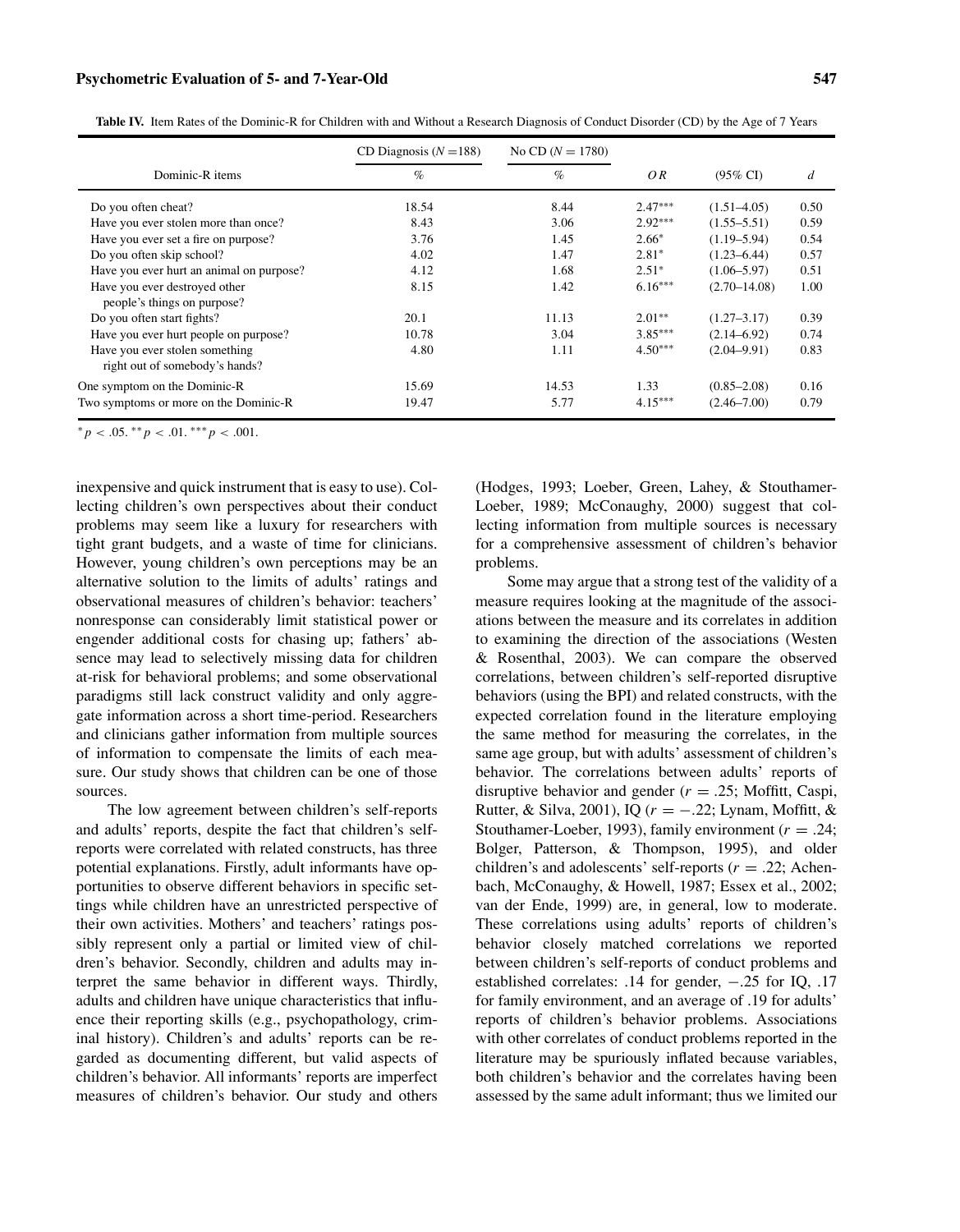observations to correlations free of this potential effect, otherwise called shared-method variance.

Our study has some limitations. Firstly, both the BPI and the Dominic-R did not include a fixed reporting period. Interview instruments for young children usually leave out reporting periods because children may have difficulty remembering their activities within a specific time-frame, possibly reducing the reliability of their reports (Schwab-Stone, Fallon, Briggs, & Crowther, 1994). Correlations between informants might be higher if children were asked about behavior that occurred during the same time frame as that asked of mothers and teachers. The lack of a reporting period limits the use of the BPI and the Dominic-R for clinical purposes as they cannot be used alone to establish standardized psychiatric diagnoses. Secondly, it is possible that the validity of children's self-reports varies according to their cognitive abilities. However, further analyses indicated that correlations between self-reported conduct problems and established correlates were similar among children above and below the sample's mean IQ score (available from authors on request). Thirdly, the extent to which our findings generalize to symptoms of other childhood disorders, such as hyperactivity or depression, remains unclear. Indeed, the reliability of children's reports varies depending on the type of disorder children are asked about (Loeber et al., 1989). To limit the length of the interview because of young children's short attention span, E-Risk interviews targeted mainly conduct problems at both ages 5 and 7. Fourthly, this study did not examine the extent of genetic influences on children's self-reports of conduct problems. A previous study from this sample indicated that, similar to adult's reports of children's behavioral problems, scores on the BPI collected at the age-5 assessment were largely influenced by genetic factors (Arseneault et al., 2003). Despite these weaknesses, our study of two developmentally-appropriate instruments is a fair test of the validity and the usefulness of young children's reports about their own conduct problems: we examined a large representative population sample, we used two different age-appropriate instruments at two time points, we collected data from multiple informants, and we scrutinized an extended set of correlates of children's conduct problems.

Our study indicates that young children are valuable informants about their own deviant activities and disruptive behavior: they can report valid information about themselves and they can report useful and unique data not provided by adults. Children can be involved in the investigation of their behavioral problems in the context of research assessments or for clinical purposes.

#### **ACKNOWLEDGMENTS**

We are grateful to the Study mothers and fathers, the twins, and the twins' teachers for their participation. Our thanks to Michael Rutter and Robert Plomin for their contributions, to Thomas Achenbach for his permission to adapt the CBCL, and to members of the E-risk team for their dedication, hard work, and insights. We also thank Jennifer Davidson and Barry Milne for their contribution to this manuscript. Dr. Louise Arseneault was supported by the Canadian Institutes of Health Research. Dr. Julia Kim-Cohen was supported by the NIMH Training Program in Emotion Research (T32-MH18931). Professor Terrie E. Moffitt is a recipient of a Royal Society-Wolfson Research Merit Award. The E-Risk Study is funded by the UK Medical Research Council (G9806489).

### **REFERENCES**

- Ablow, J. C., & Measelle, J. R. (1999). The Berkeley Puppet Interview (BPI): Interviewing and coding system manuals. Eugene, OR: University of Oregon, Department of Psychology.
- Ablow, J. C., Measelle, J. R., Kraemer, H. C., Harrington, R., Luby, J., Smider, N., et al. (1999). The MacArthur Three-City Outcome Study: Evaluating multi-informant measures of young children's symptomatology. *Journal of the American Academy of Child and Adolescent Psychiatry*, *38,* 1580–1590.
- Achenbach, T. M. (1991a). *Manual for the Child Behavior Checklist/ 4-18 and 1991 Profile*. Burlington, VT: University of Vermont, Department of Psychiatry.
- Achenbach, T. M. (1991b). *Manual for the Teacher's Report Form and 1991 Profile*. Burlington, VT: University of Vermont, Department of Psychiatry.
- Achenbach, T. M. (1997). *Manual for the Young Adult Self-Report and Young Behavior Checklist*. Burlington, VT: University of Vermont, Department of Psychiatry.
- Achenbach, T. M., McConaughy, S. H., & Howell, C. T. (1987). Child/adolescent behavioral and emotional problems: Implication of cross-informant correlations for situational specificity. *Psychological Bulletin*, *101,* 213–232.
- American Psychiatric Association. (1994). *Diagnostic and Statistical Manual of Mental Disorders* (4th ed.). Washington, DC: Author.
- Arseneault, L., Moffitt, T. E., Caspi, A., Taylor, A., Rijsdijk, F. V., Jaffee, S. R., et al. (2003). Strong genetic effects on cross-situational antisocial behaviour among 5-year-old children according to mothers, teachers, examiner-observers, and twins' self-reports. *Journal of Child Psychology and Psychiatry*, *44,* 832–848.
- Bennett, N., Jarvis, L., Rowlands, O., Singleton, N., & Haselden, L. (1996). *Living in Britain: Results from the General Household Survey*. London: HMSO.
- Bird, H. R., Gould, M. S., & Staghezza, B. (1992). Aggregating data from multiple informants in child psychiatry epidemiological research. *Journal of the American Academy of Child and Adolescent Psychiatry*, *31,* 78–85.
- Bolger, K. E., Patterson, C. J., & Thompson, W. W. (1995). Psychological adjustment among children experiencing persistent and intermittent family economic hardship. *Child Development*, *66,* 1107–1129.
- Boyle, M. H., Offord, D. R., Racine, Y., Sanford, D., Szatmari, P., Fleming, J. E., et al. (1993). Evaluation of the diagnostic interview for children and adolescents for use in general population samples. *Journal of Abnormal Child Psychology*, *21,* 663–681.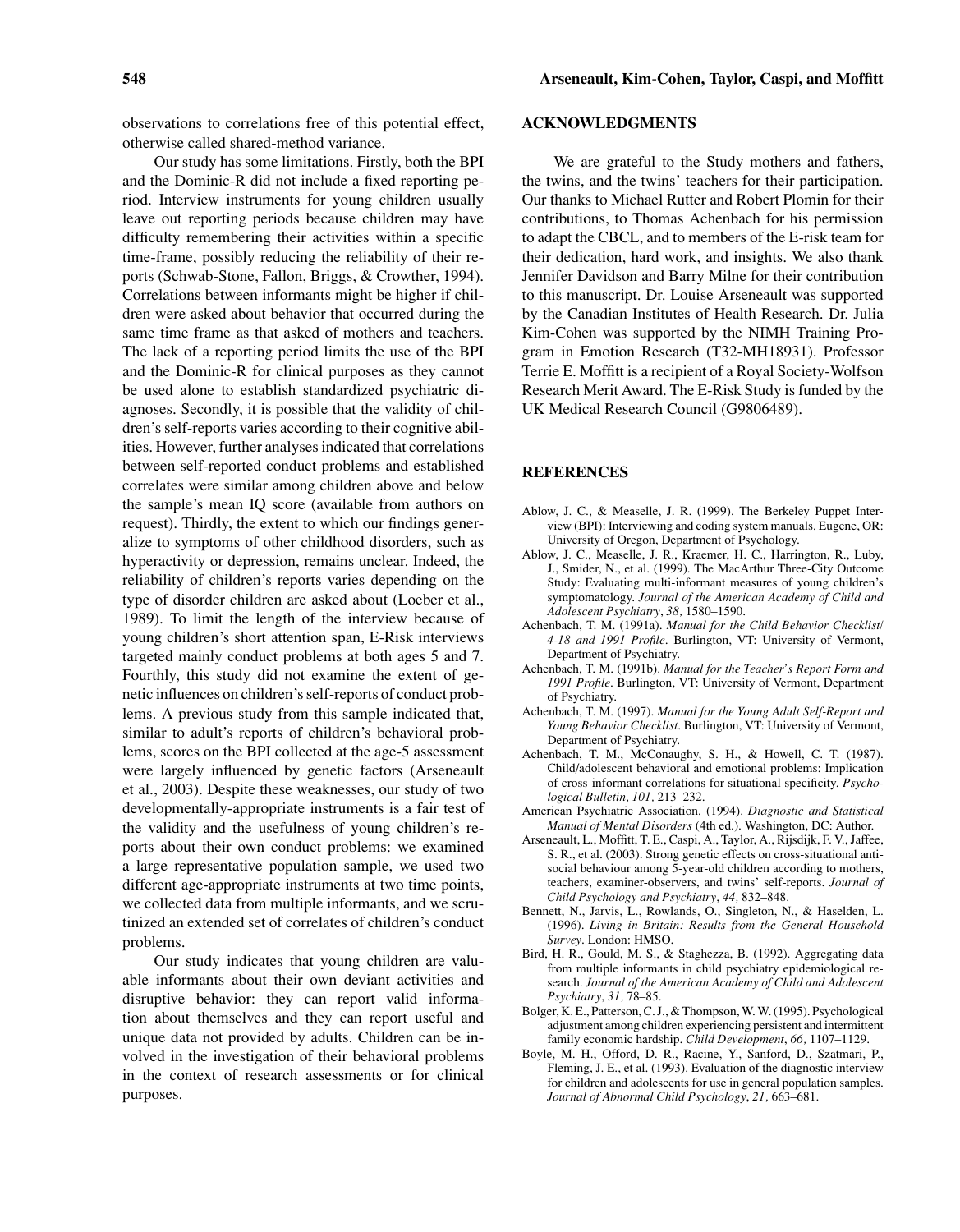- Caldwell, B., & Bradley, R. (1984). *Home Observation for Measurement of the Environment, revised edition*. Homewood, IL: Dorsey.
- Caspi, A., Henry, B., McGee, R. O., Moffitt, T. E., & Silva, P. A. (1995). Temperamental origins of child and adolescent behavior problems: From age 3 to age 15. *Child Development*, *66,* 55–68.
- Caspi, A., Taylor, A., Smart, M., Jackson, J., Tagami, S., & Moffitt, T. E. (2001). Can women provide reliable information about their children's fathers? Cross-informant agreement about men's antisocial behaviour. *Journal of Child Psychology and Psychiatry*, *42,* 915–920.
- Caspi, A., Moffitt, T. E., Morgan, J., Rutter, M., Taylor, A., Arseneault, L., et al. (2004). Maternal expressed emotion predicts children's antisocial behavior problems: Using MZ-twin differences to identify environmental effects on behavioral development. *Developmental Psychology*, *40,* 149–161.
- Cohen, J. (1992). A power primer. *Psychological Bulletin*, *112,* 155–159.
- Dodge, K. A., Bates, J. E., & Pettit, G. S. (1990). Mechanisms in the cycle of violence. *Science*, *250,* 1683.
- Dodge, K. A., Pettit, G. S., Bates, J. E., & Valente, E. (1995). Social information-processing patterns partially mediate the effect of early physical abuse on later conduct problems. *Journal of Abnormal Psychology*, *104,* 632–643.
- Edelbrock, C., Costello, A. J., Dulcan, M. K., Kalas, R., & Conover, N. C. (1985). Age differences in the reliability of the psychiatric interview of the child. *Child Development*, *56,* 265–275.
- Essex, M., Boyce, T., Goldstein, L., Armstrong, J., Kraemer, H., & Kupfer, D. (2002). The confluence of mental, physical, social, and academic difficulties in middle childhood. II: Developing the MacArthur Health and Behavior Questionnaire. *Journal of the American Academy of Child and Adolescent Psychiatry*, *41,* 588– 603.
- Flanery, R. C. (1990). Methodological and psychometric considerations in child reports. In A. M. La Greca (Ed.), *Through the eyes of the child: Obtaining self-reports from children and adolescents* (pp. 57–82). Boston, MA: Allyn and Bacon.
- Goodman, R. (1994). A modified version of the Rutter Parent Questionnaire including extra items on children's strengths: A research note. *Journal of Child Psychology and Psychiatry*, *35,* 1483–1494.
- Haddock, C. K., Rinkdskopf, D., & Shadish, W. R. (1998). Using odds ratios as effect sizes for meta-analysis of dichotomous data: A primer on methods and issues. *Psychological Methods*, *3,* 339–353.
- Hodges, K. (1993). Structured interviews for assessing children. *Journal of Child Psychology and Psychiatry*, *34,* 49–68.
- Hughes, C., Oksanen, H., Taylor, A., Jackson, J., Murray, L., Caspi, A., et al. (2002). "I'm gonna beat you!" SNAP!: An observational paradigm for assessing young children's disruptive behaviour in competitive play. *Journal of Child Psychology and Psychiatry*, *43,* 507–516.
- Keenan, K., & Wakschlag, L. S. (2002). Can a valid diagnosis of disruptive behavior disorder be made in preschool children? *American Journal of Psychiatry*, *159,* 351–358.
- Kim-Cohen, J., Arseneault, L., Caspi, A., Polo-Tomas, M., Taylor, A., & Moffitt, T. E. (2005). Validity of DSM-IV conduct disorder in  $4\frac{1}{2}$ -5year-old children: A longitudinal epidemiological study. *American Journal of Psychiatry*, *162,* 1108–1117.
- La Greca, A. M. (1990). Issues and perspectives on the child assessment process. In A. M. La Greca (Ed.), *Through the eyes of the child: Obtaining self-reports from children and adolescents* (pp. 3–17). Boston, MA: Allyn and Bacon.
- Lahey, B., Moffitt, T. E., & Caspi, A. (2003). *Causes of conduct disorder and juvenile delinquency*. New York: The Guilford Press.
- Landsford, J. E., Dodge, K. A., Pettit, G. S., Bates, J. E., Crozier, J., & Kaplow, J. (2002). Long-term effects of early child physical maltreatment on psychological, behavioral, and academic problems in adolescence: A 12-year prospective study. *Archives of Pediatrics and Adolescent Medicine*, *156,* 824–830.
- Loeber, R., Green, S., Lahey, B., & Stouthamer-Loeber, M. (1989). Optimal informants on childhood disruptive behaviors. *Development and Psychopathology*, *1,* 317–337.
- Lynam, D. R., Moffitt, T. E., & Stouthamer-Loeber, M. (1993). Explaining the relation between IQ and delinquency: Class, race, test motivation, school failure or self-control? *Journal of Abnormal Psychology*, *102,* 187–296.
- Maynard, R. A. (1997). *Kids having kids: Economic costs and social consequences of teen pregnancy*. Washington, DC: Urban Institute Press.
- McConaughy, S. H. (2000). Self-reports: Theory and practice in interviewing children. In E. S. Shapiro & T. R. Kratochwill (Eds.), *Behavioral assessment in schools: Theory, research, and clinical foundations* (2nd ed., pp. 323–352). Bethlehem, PA: School Psychology Program.
- Measelle, J. R., Ablow, J. C., Cowan, P. A., & Cowan, C. P. (1998). Assessing young children's views of their academic, social, and emotional lives: An evaluation of the self-perception scales of the Berkeley Puppet Interview. *Child Development*, *69,* 1556–1576.
- Moffitt, T. E., Caspi, A., Krueger, R. F., Magdol, L., Silva, P. A., & Sydney, R. (1997). Do partners agree about abuse in their relationships? A psychometric evaluation of interpartner agreement. *Psychological Assessment*, *9,* 47–56.
- Moffitt, T. E., Caspi, A., Rutter, M., & Silva, P. A. (2001). *Sex differences in antisocial behaviour: Conduct disorder, delinquency, and violence in the Dunedin Longitudinal Study*. Cambridge: Cambridge University Press.
- Moffitt, T. E., & the E-Risk Study Team (2002). Teen-aged mothers in contemporary Britain. *Journal of Child Psychology and Psychiatry*, *43,* 727–742.
- Murray, L., Woolgar, M., Cooper, P., & Hipwell, A. (2001). Cognitive vulnerability to depression in five-year-old children of depressed mothers. *Journal of Personality and Social Psychology*, *51,* 435– 442.
- Piacentini, J. C., Cohen, P., & Cohen, J. (1992). Combining discrepant diagnostic information from multiple sources: Are complex algorithms better than simple ones? *Journal of Abnormal Child Psychology*, *20,* 51–63.
- Rogers, W. H. (1993). Regression standard errors in clustered samples. *Stata Technical Bulletin*, *13,* 19–23.
- Rosenthal, R., & Rosnow, R. L. (1985). *Contrast analysis in behavioral research: Focused comparisons in the analysis of variance*. New York: McGraw-Hill.
- Sattler, J. (1992). *Assessment of children: WISC-III and WPPSI-R supplement*. San Diego: Author.
- Schwab-Stone, M., Fallon, T., Briggs, M., & Crowther, B. (1994). Reliability of diagnostic reporting for children aged 6–11 years: A test-retest study of the Diagnostic Interview Schedule for Children-Revised. *American Journal of Psychiatry*, *151,* 1048–1054.
- Sclare, I. (1997). *The child psychology portfolio*. Windsor, Berkshire: NFER-Nelson Publishing Company.
- StataCorp. (2003). Stata statistical software: Release 8.0. College Station, TX: Stata Corporation.
- Stone, W., & Lemanek, K. L. (1990). Developmental issues in children's self-reports. In A. M. La Greca (Ed.), *Through the eyes of the child: Obtaining self-reports from children and adolescents* (pp. 18–56). Boston, MA: Allyn and Bacon.
- Straus, M. A. (1990). Measuring intrafamily conflict and violence: The Conflict Tactics (CT) Scale. In M. A. Straus & R. J. Gelles (Eds.), *Physical violence in American families: Risk factors and adaptations to violence in 8,145 families* (pp. 403–424). New Brunswick, NJ: Transaction.
- Torgesen, J. K., Wagner, R. K., & Rashotte, C. A. (1999). *Test of Word Reading Efficiency*. Austin TX: PRO-ED.
- Trouton, A., Spinath, F. M., & Plomin, R. (2002). Twins Early Development Study (TEDS): A multivariate, longitudinal genetic investigation of language, cognition and behaviour problems in childhood. *Twin Research*, *5,* 444–448.
- Valla, J., Bergeron, L., Bérubé, H., Gaudet, N., & St-Georges, M. (1994). A structured pictorial questionnaire to assess DSM-III-R-based diagnoses in children (6–11 years): Development, validity, and reliably. *Journal of Abnormal Child Psychology*, *22,* 403–423.